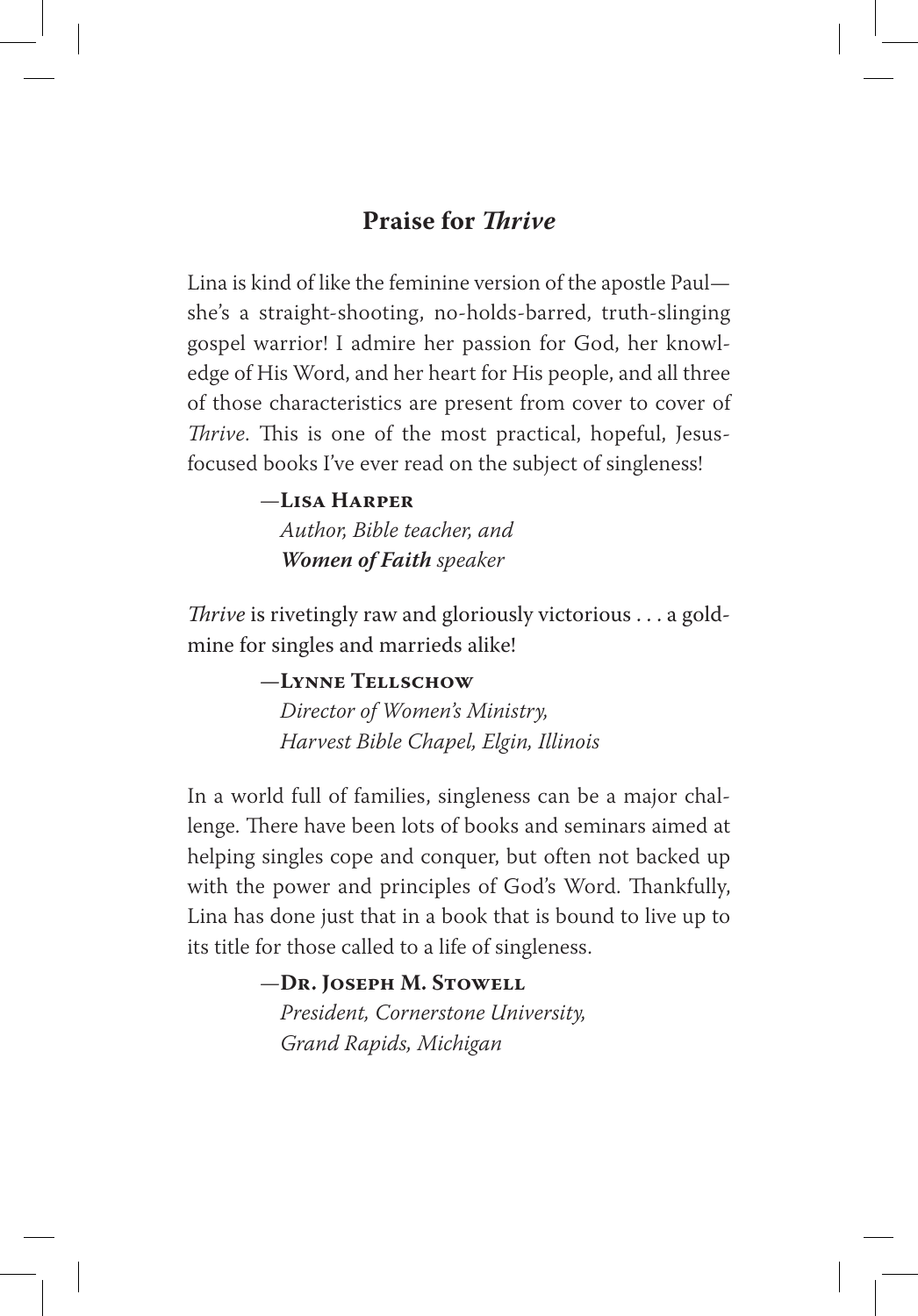*Thrive* is, in a word, BOLD. Her fresh perspectives on singleness as a gift, temptations that most don't mention, the real tensions living in a world where matching means another person, set this book apart as not only a must read for singles, but a must study, dialogue, and debate book. Attitudes and obstacles are examined in the bright light of Scripture with the precision and focus of this emergency room doctor perspective that is uniquely Lina. Read and prepare for bold, biblical impact.

#### —**Miriam Neff**

*President of Widow Connection*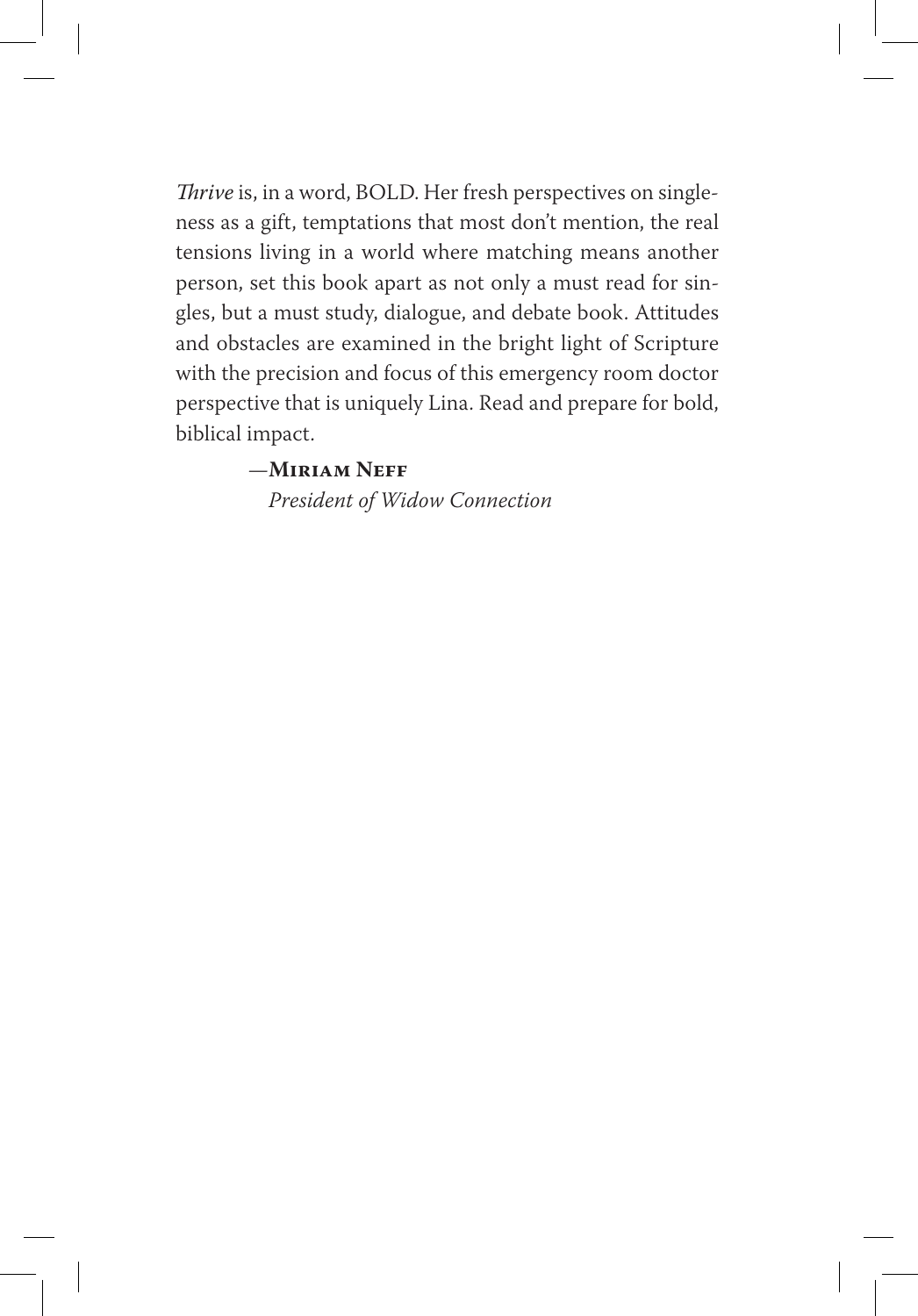# Thrive: The Single Life as God Intended

Lina AbuJamra

**Moody Publishers**

CHICAGO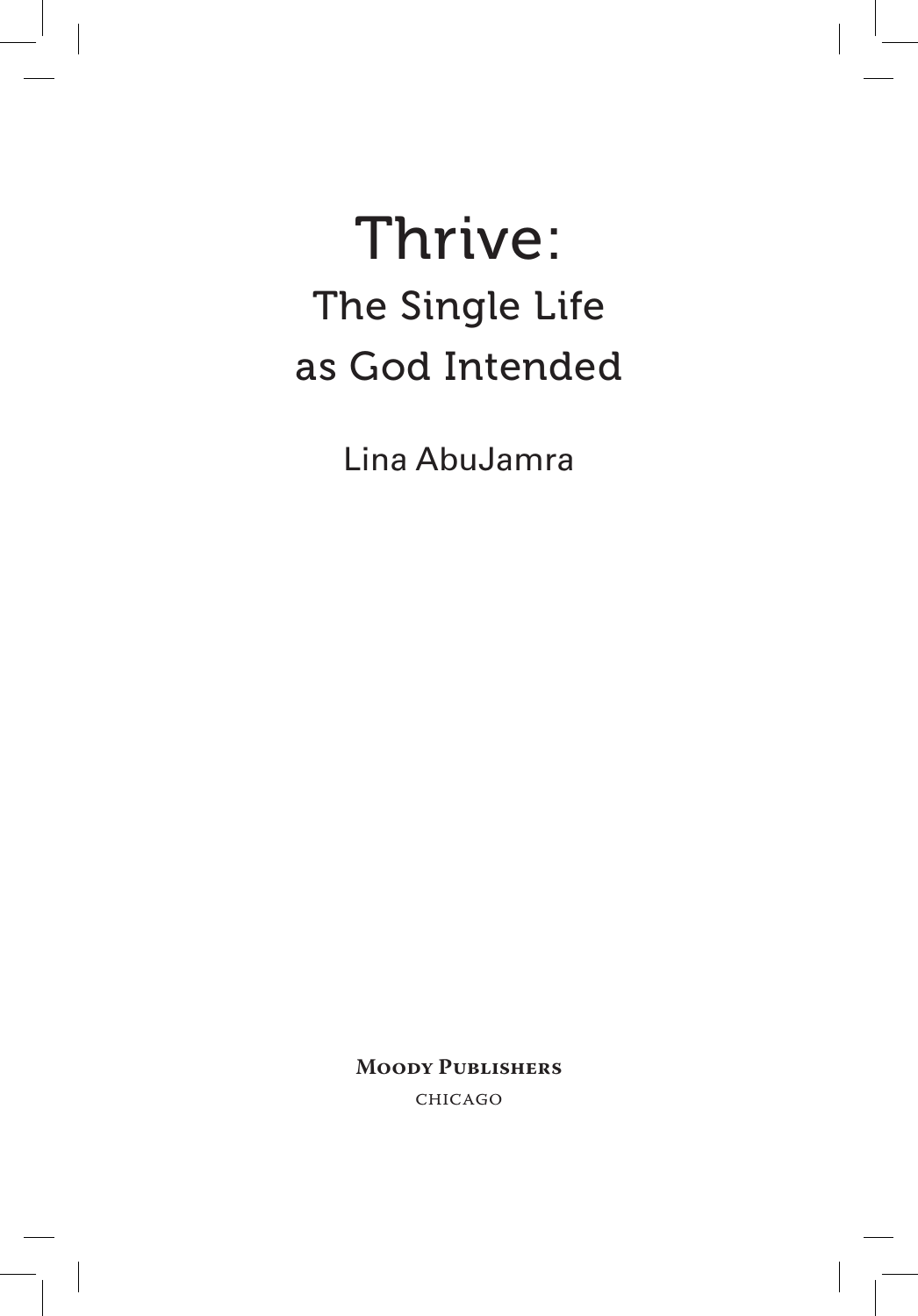#### © 2013 by Lina AbuJamra

All rights reserved. No part of this book may be reproduced in any form without permission in writing from the publisher, except in the case of brief quotations embodied in critical articles or reviews.

All Scripture quotations, unless otherwise indicated, are taken from The Holy Bible, English Standard Version. Copyright © 2000, 2001 by Crossway Bibles, a division of Good News Publishers. Used by permission. All rights reserved.

Scripture quotations marked THE MESSAGE are from *The Message*, copyright © by Eugene H. Peterson 1993, 1994, 1995. Used by permission of NavPress Publishing Group.

Emphasis in Scripture is the author's.

Edited by Bailey Utecht Interior design: Ragont Design Cover design: Maralynn Jacoby

Library of Congress Cataloging-in-Publication Data

AbuJamra, Lina. Thrive : the single life as God intended / Lina AbuJamra. pages cm ISBN 978-0-8024-0714-6 1. Single people--Religious life. I. Title. BV4596.S5Z28 2013 248.8'4--dc23

#### 2012047134

We hope you enjoy this book from Moody Publishers. Our goal is to provide high-quality, thought-provoking books and products that connect truth to your real needs and challenges. For more information on other books and products written and produced from a biblical perspective, go to www.moodypublishers.com or write to:

> Moody Publishers 820 N. LaSalle Boulevard Chicago, IL 60610

Moody Publishers is committed to caring wisely for God's creation and uses recycled paper whenever possible. The paper in this book consists of 10 percent post-consumer waste.



#### 1 3 5 7 9 10 8 6 4 2

*Printed in the United States of America*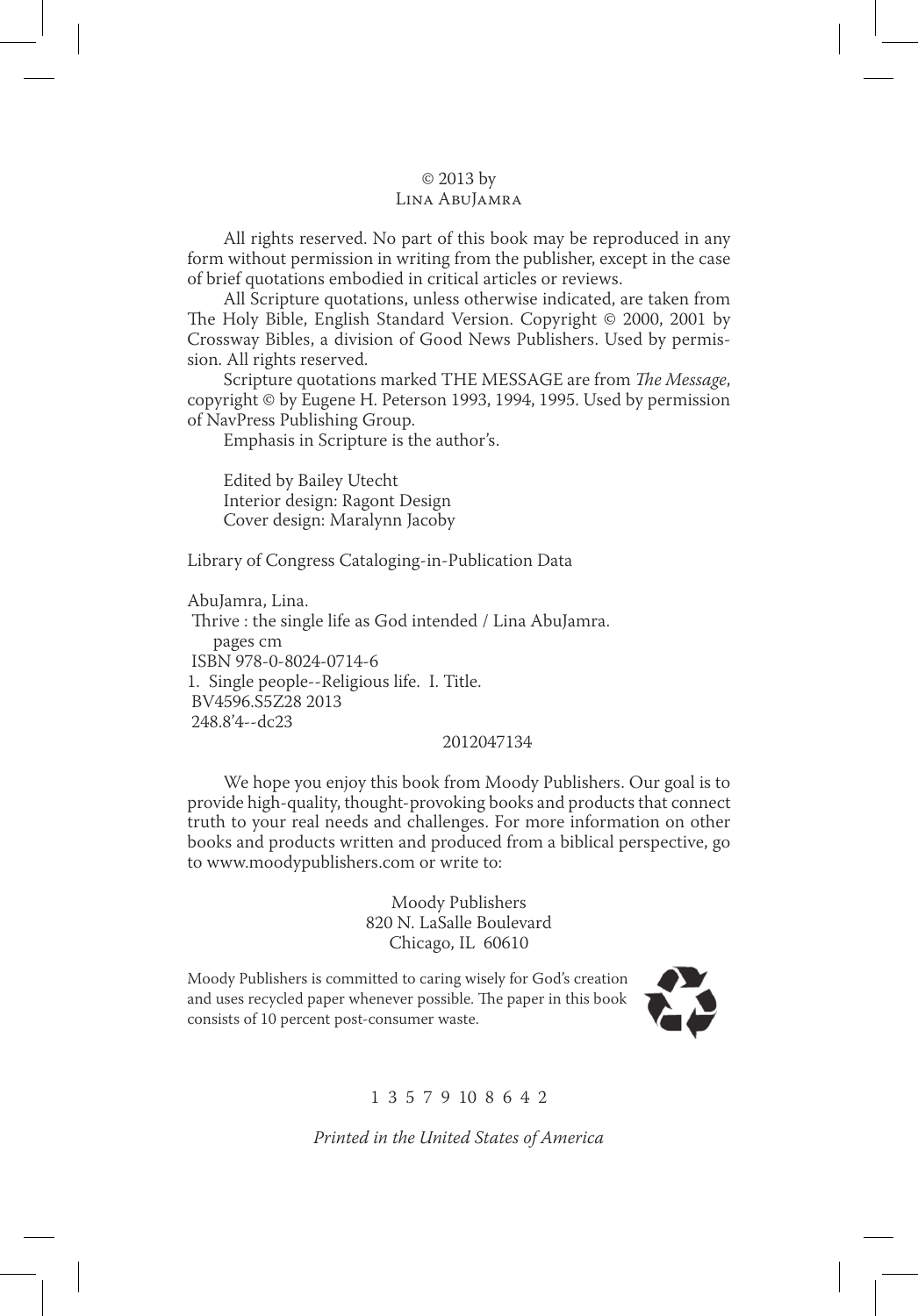*To Milo and Fawzi they taught me how to thrive, and I'm forever grateful.*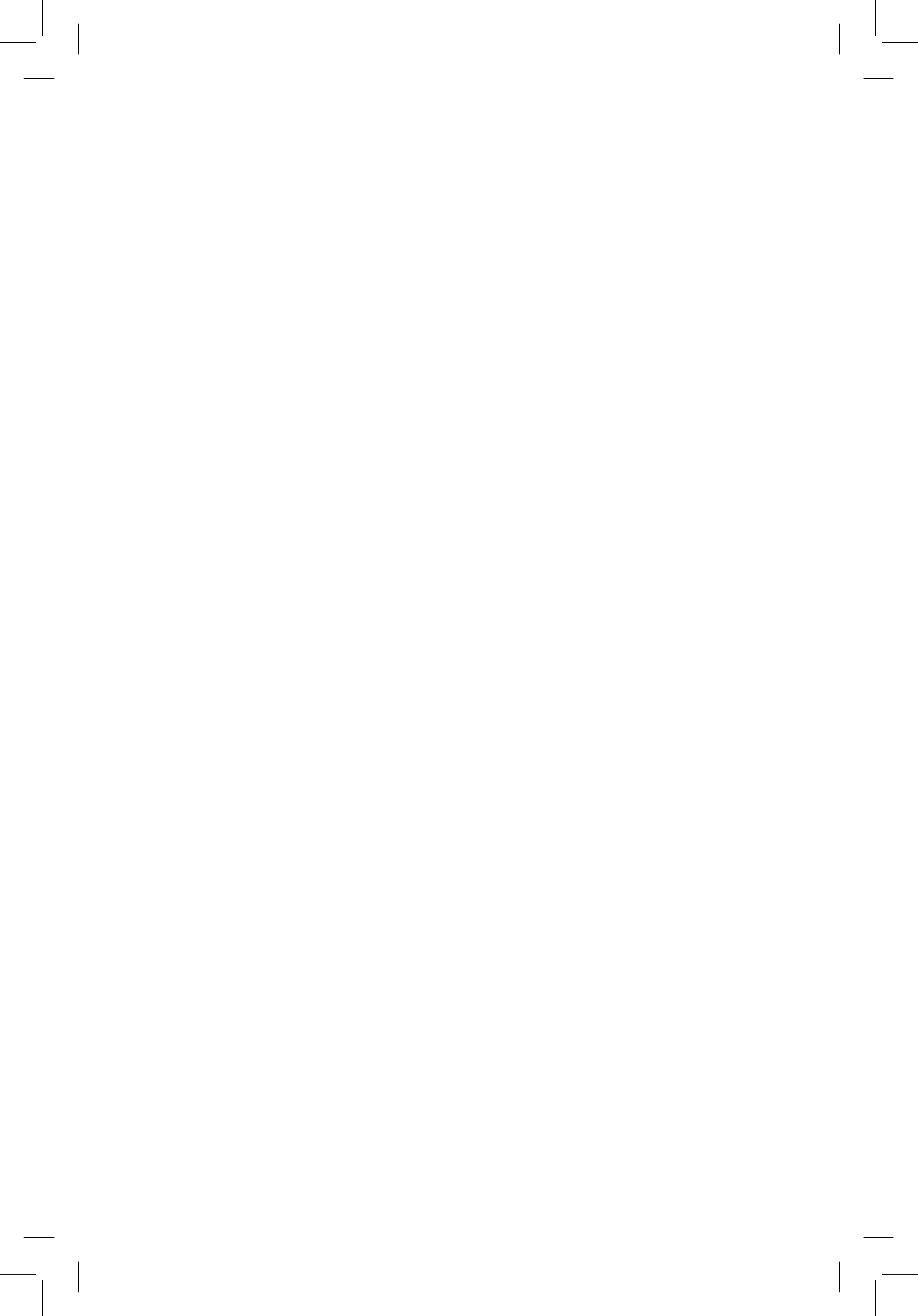## **Contents**

| Foreword                             |                                                         | 9   |
|--------------------------------------|---------------------------------------------------------|-----|
| Introduction: You Were Made for More |                                                         | 11  |
|                                      | Part 1: The Gift of Singleness                          |     |
|                                      | 1. No Exchanges, No Returns: The Gift of Singleness     | 27  |
| Part 2: Five Attitudes to Embrace    |                                                         |     |
|                                      | 2. I Can't Find No Satisfaction: Learning Contentment   | 53  |
|                                      | 3. Oops, I Did It Again: Choosing Self-Control          | 71  |
| 4.                                   | Holy Rollers and the Church Ladies: Embracing           |     |
|                                      | Holiness as a Lifestyle                                 | 93  |
|                                      | 5. Free as a Bird: Understanding True Freedom           | 111 |
|                                      | 6. Single-Minded Focus: Pursuing Undivided Devotion     | 127 |
| Part 3: Four Obstacles to Overcome   |                                                         |     |
|                                      | 7. Me, Myself, and I: Defeating Self-Pity               | 145 |
|                                      | 8. Soul Killer: Uprooting Bitterness                    | 165 |
|                                      | 9. Joy Stealer: Destroying Idolatry                     | 183 |
|                                      | 10. Never Alone: Rejecting the Lie of Loneliness        | 201 |
|                                      | Part 4: Making It Happen                                |     |
|                                      | 11. All You Need Is Love: Finding True Love in Christ   | 219 |
|                                      | 12. Hit the Road Jack: Executing the Life That Thrives  | 237 |
|                                      | Conclusion: Not Just Pie in the Sky: Real-Life Examples |     |
|                                      | of Thriving                                             | 249 |
| <b>Notes</b>                         |                                                         | 269 |
| Acknowledgments                      |                                                         | 273 |
|                                      |                                                         |     |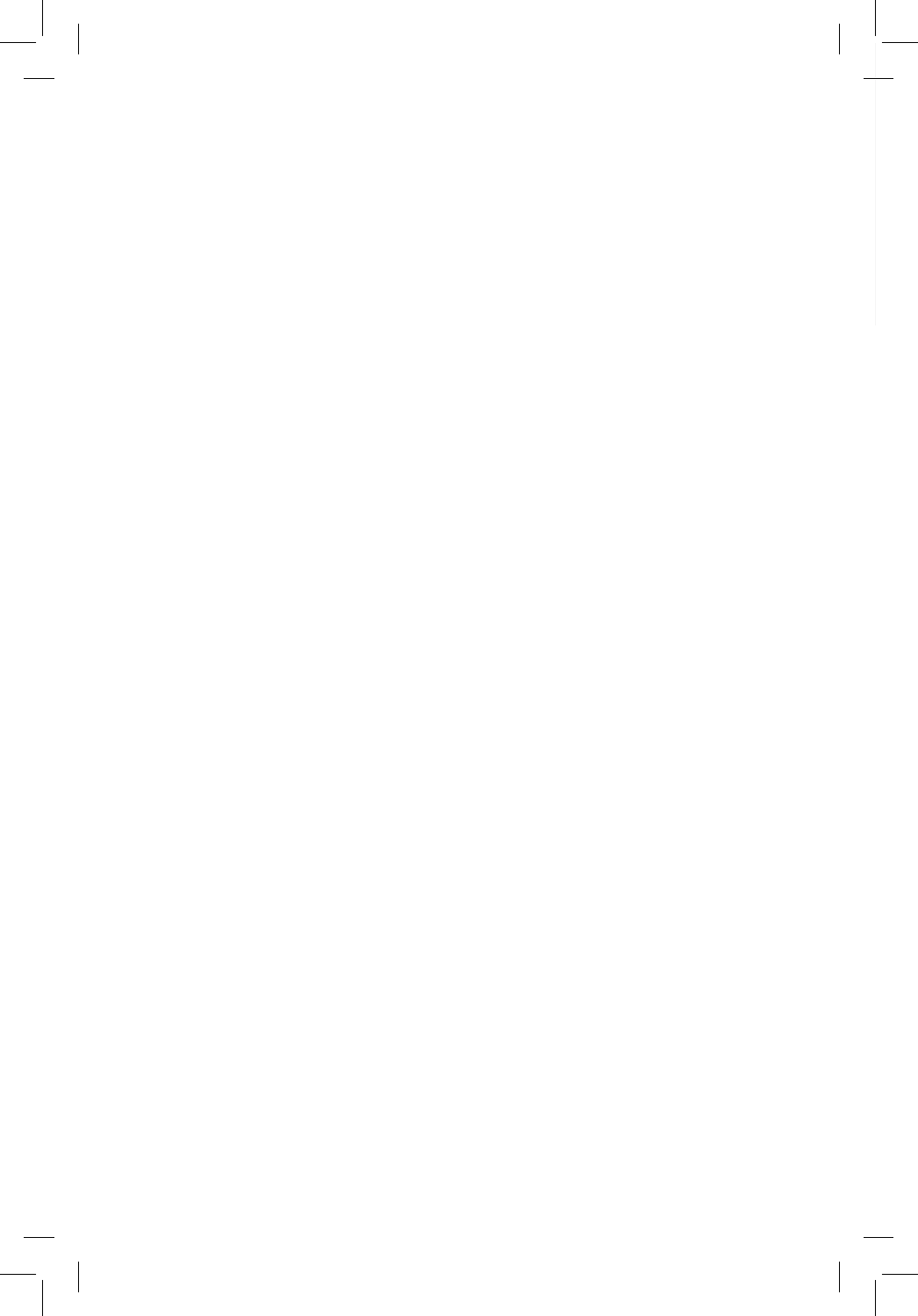## Foreword

There is little real debate anymore about what the Bible means. Camps have formed, sides have been taken, and little if anything is freshly debated. Though we know what the Bible means, we desperately need flesh-and-blood examples of it lived. How can we take the authoritative message of God's Word and make it work in real life, dark culture, Western world reality? While the example of living the biblical mandates is needed in every societal strata and segment, it is needed most acutely where the challenges we face are greatest.

Given the sexually charged culture and the constant media pressure to "be in love," to "satisfy ourselves," to "do what feels best," I am constantly on the lookout for single adults who love Christ and are living His message in an exemplary way. Dr. Lina Abujamra is the example so many are searching for. An accomplished pediatrician, Lina has taken her medical experience to some of the toughest mission fields in the world and expressed the love of Christ to "the least of these." Today, Lina continues to practice pediatric emergency medicine even as she has assumed the role of director of women's ministry on the largest campus of Harvest Bible Chapel. Lina is an engaging and effective communicator of God's Word and has refused the traps so many unmarried Christians fall into. She has not put her life on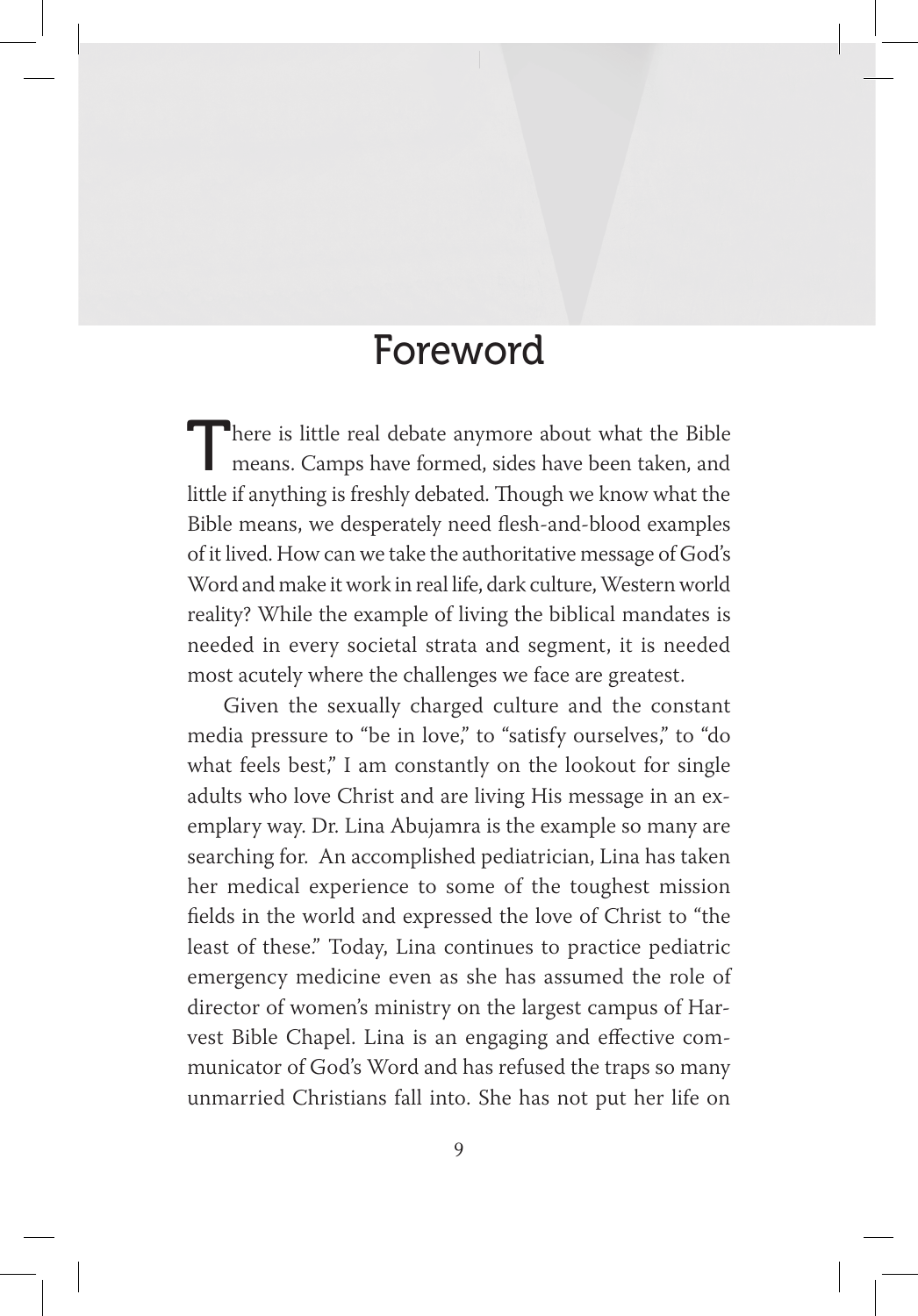hold nor has allowed impurity to become inevitable. She has courageously turned away from marriage opportunities that were not God's will for her life. She has insisted upon actually living the message of biblical and eternal priorities, and in the process has become one of the most dynamic and contagious Christians you will ever meet.

But she is not naive or content with easy answers either. Lina pulls no punches in *Thrive*. While Lina understands that "singleness" is not a disease for which marriage is the only cure, she refuses to placate or provide easy answers. She opens her Bible and with great candor brings God's Word to bear upon the Christian single adult experience in our culture. If you long to live victoriously regardless of your marital status, and if you want to get out of "limbo" and embrace with joy what God has for you right now, regardless of the future, you will be greatly helped by this book. If you are already in a relationship or married, this book will speak to you as it has to me. It will give you greater capacity to see and savor others regardless of their marital status and understand better how to minister to the "whole church."

If you're touchy and easily offended, put this book down now. But if you are ready for a real person, who is truly living a Christ-honoring life of singleness, and you can handle real candor about real struggles, a wonderful blessing is headed your way. Apply carefully the lessons of *Thrive* and your life in Christ will reach a new level of joy and victory.

Dr. James MacDonald

Senior Pastor, Harvest Bible Chapel (Greater Chicago area) and author of *Vertical Church*, *Lord Change Me*, and *Authentic*

Jamesmacdonald.com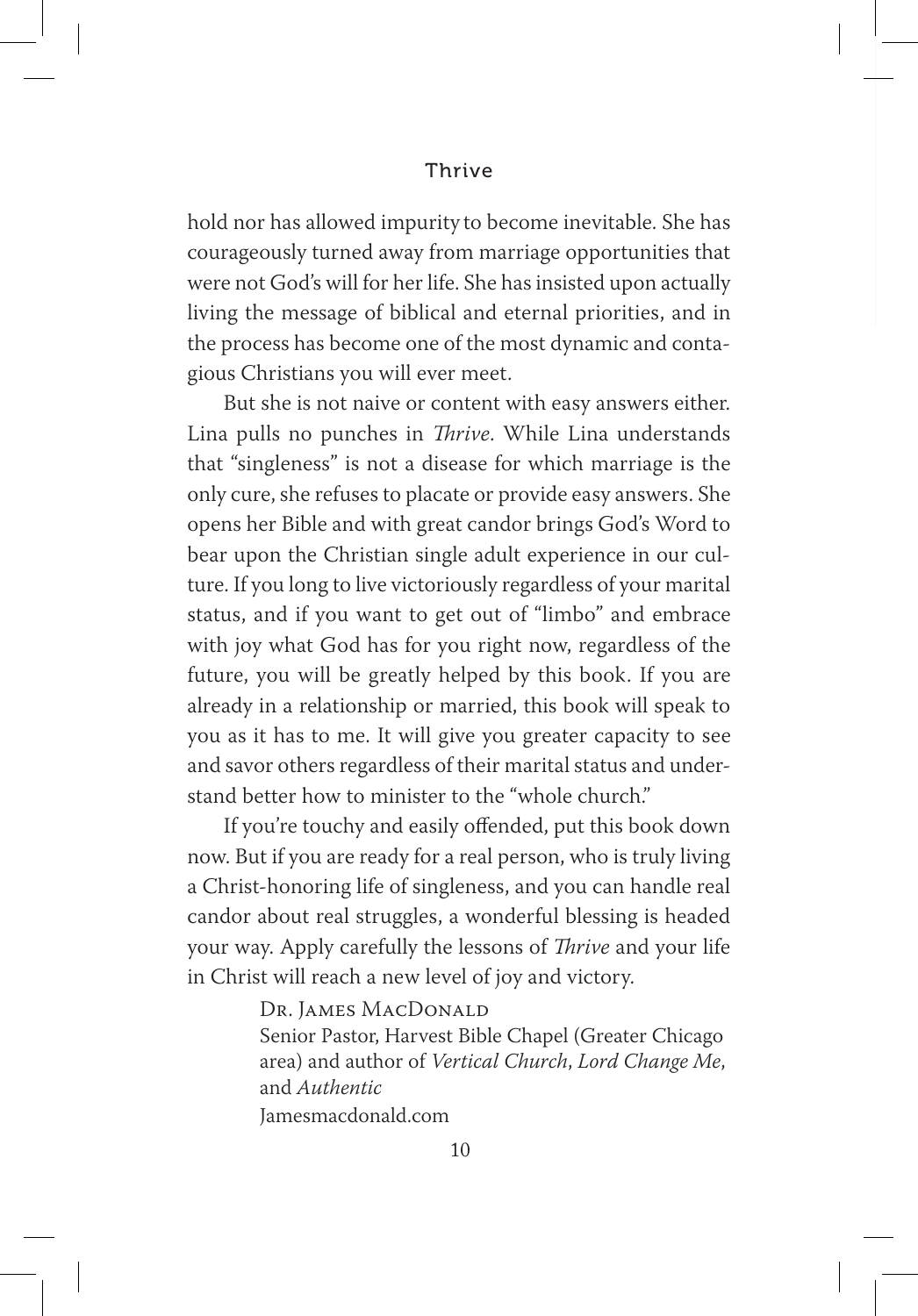## Introduction: You Were Made for More

If you're single, you're familiar with this scene.<br>It's a beautiful Sunday morning. The air It's a beautiful Sunday morning. The air is crisp, the sun bright. You're on time for a change. You smell good. You look good. Even your hair turned out great. You walk into the Sunday school room resplendent in fluorescent lighting, and do a 360, your version of Christian recon. You're new to the church, new to the singles group. You're ready for anything to happen. You're ready to meet "the one." But then you see it—the familiar box of Krispy Kremes, and you smell it, the aroma of badly singed coffee. In your peripheral vision, over in the far corner of the room, you spot the infamous huddle. You size each one of them up, while every head swivels your way, and several pairs of eyes zero in on you. Each of the young men silently scans you up and down, assessing you, carefully mulling you over. You see the internal debate as they study your face. Are you the one? Are you the answer to years of waiting and unspoken prayer requests?

Over on your right, you sense the regulars even before you see them—a group of single ladies also in their Sunday best—hoping the new face in the crowd, yours, hasn't dimmed their chances of catching "the one." They want to like you, they really do, but the jury is still out. You're still an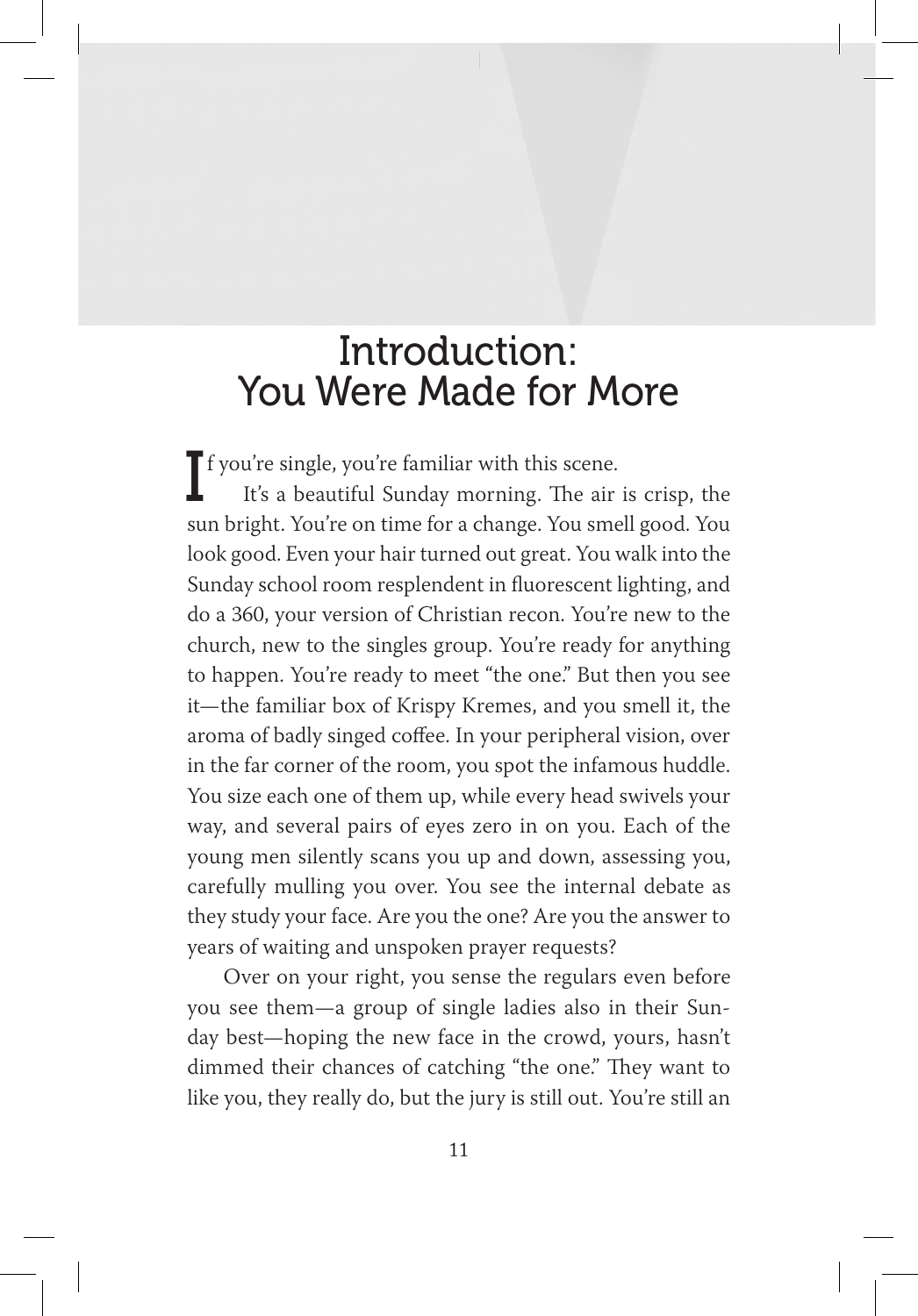unknown threat, and you did put on a a killer pair of shoes.

You've got to make a decision, and you've got to make it fast. Do you walk over the cliff and into what is better known as the church singles scene, or do you turn and run? You hesitate for a split second, but suddenly the answer is as clear as the bright blue sky. This is not your scene. You do not belong here. Deep in your heart, you know you were made for more. Deep in your soul, you know that your life was meant to be about more than just hoping, looking, and waiting for "the one."

You were made to thrive.

Before you've had time to process this new revelation, you turn and run. And as you run, you catch your reflection in the window, and you notice something else: you're smiling.

It's been over ten years since I found myself at that very crossroad in that very same singles Sunday school class, and today I'm still smiling, though I'm no longer running.

By my midtwenties, I'd already read Joshua Harris's *I Kissed Dating Goodbye* and found it irrelevant to me as I hadn't even met my dating life yet. I'd also read *How to Know If Someone Is Worth Pursuing in Two Dates or Less* and knew I could one-up the author with my version of the book that I'd call *How to Know If Someone Is Worth Pursuing in Two Minutes or Less*. I knew enough by my midtwenties to know that if God's purpose for my life was simply to wait for Mr. Right to show up, then I was in for a long and boring life.

As a Christian woman, I'd been taught that Jesus had died for my sin and promised me abundant life. Surely Christ didn't sacrifice His life on the cross simply to land me in a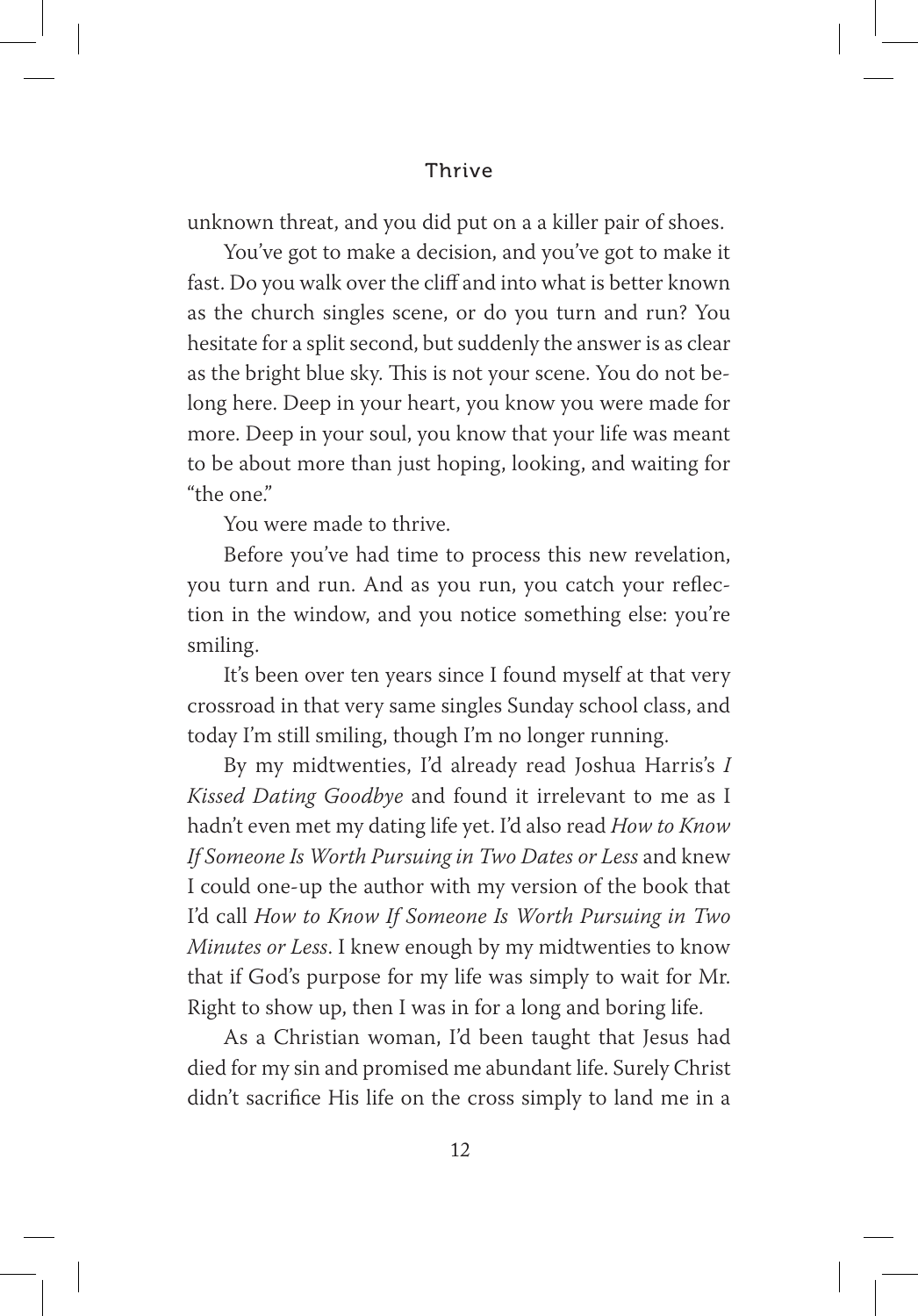room full of sticky donuts and stale coffee, waiting for the right man to find me? Surely God hadn't meant for my entire adult life to remain on hold until a guy sitting in a huddle somewhere mustered up the guts to finally make a move? Had God really saved me just to place me on some highreaching shelf, waiting for the right man so my life could finally begin?

If you're reading this book, chances are you fall into one of three categories: (1) you're married and know the perfect single person to gift it to; (2) you're my mother (Mom, this is where I'm supposed to remind myself to make you promise to skip over chapter 3—it's the sex chapter); or (3) you're single and are sick and tired of yet another singles book on waiting. Perhaps you're hoping for a book on living. Perhaps you're looking for a book on thriving.

I'm glad you found this book.

This book is not a critique of church singles groups. For years, well-meaning churches have tried to minister to the growing segment of single evangelicals, hiring nice, young, good-looking married men with beautiful wives to lead the growing number of Christian singles in the United States. They preach sermons on how to get married, stay married, and have great marital sex, so long as purity is maintained during the interminable singles years. They make sure to throw in "I'm married to a beautiful woman and we have great sex together," every few minutes, as if to remind all the single ladies that the typical singles pastor is untouchable and already spoken for.

Meanwhile, the church remains full of single men and women who walk in and out of the doors of their potential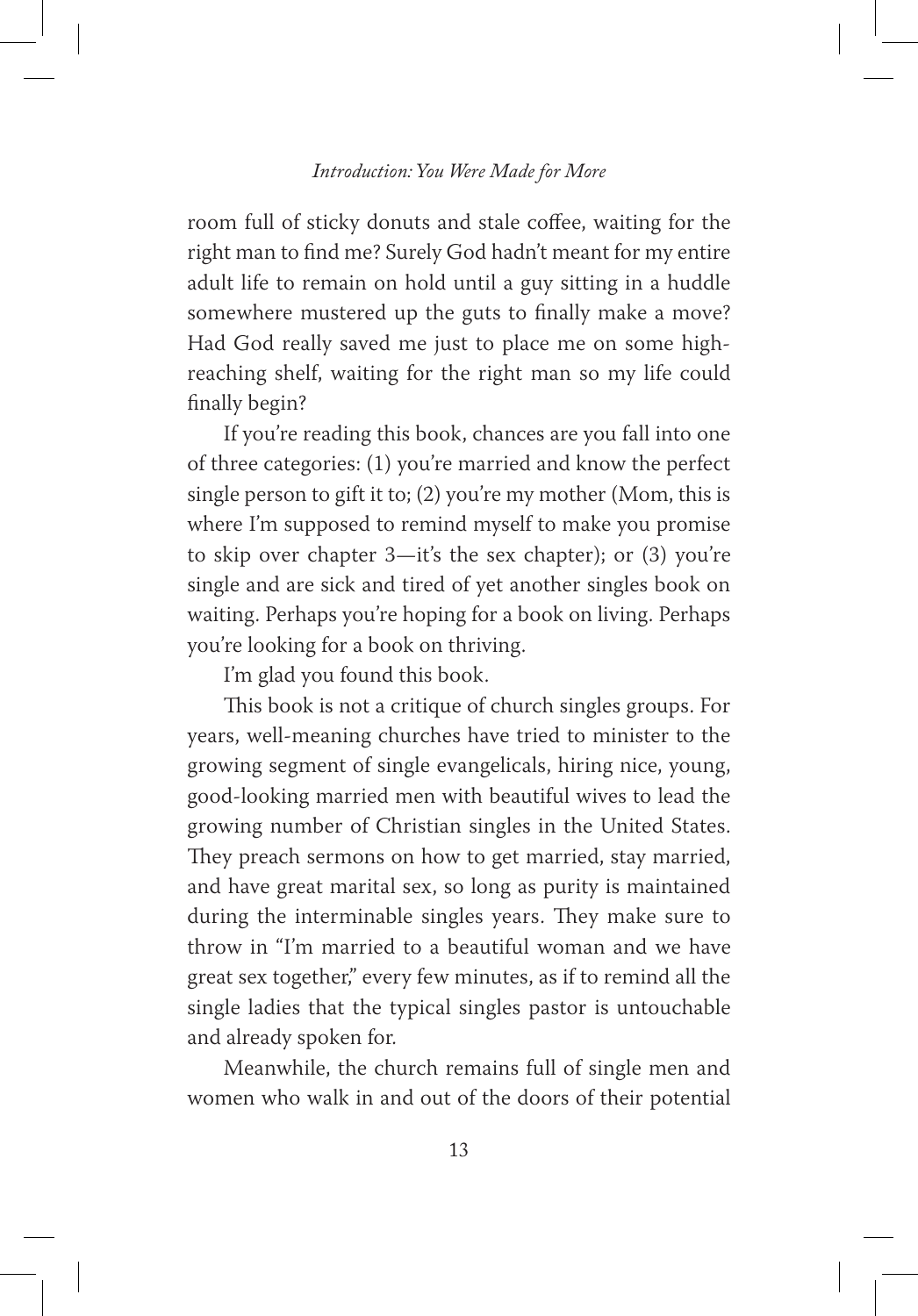mating soil. They pray that the windows of heaven would finally open, that God in His great mercy would finally take note of them and deliver them from the suffering of the single Christian life. They live in a society made for marriage, in churches geared for couples, in a world where twos rule. Week after week, they leave brokenhearted and confused, with a growing list of questions about God and His ways: Has God forgotten or overlooked the single Christian? Where is God in the single Christian life? Is it possible to thrive without a soul mate?

And the most sobering question of them all: Is this all there is? Is this the abundant life that I've been promised? Is this fullness of joy and pleasures forevermore or am I missing something?

If God's promises are true, then you were made to thrive no matter what your marital status is. If God's Word is true, then the waiting ended the moment you embraced Jesus Christ as your Lord and Savior. If God's Word is true, then you have everything you need for life and for godliness. You are not half of a whole; you were made whole in Christ. You are not part of an incomplete equation; the equation has already been resolved in Christ. You are not a mystery to be solved; Christ is the answer to every question you have ever asked and every puzzle you have ever agonized over.

You were made for more.

If God's primary will for men and women is to get married and have kids, then He's dropped the ball on 45 percent of the American people.1 If God's primary will for mankind is for men and women to live in perfect wedded bliss, then He must have forgotten to give the memo to Jesus Christ. And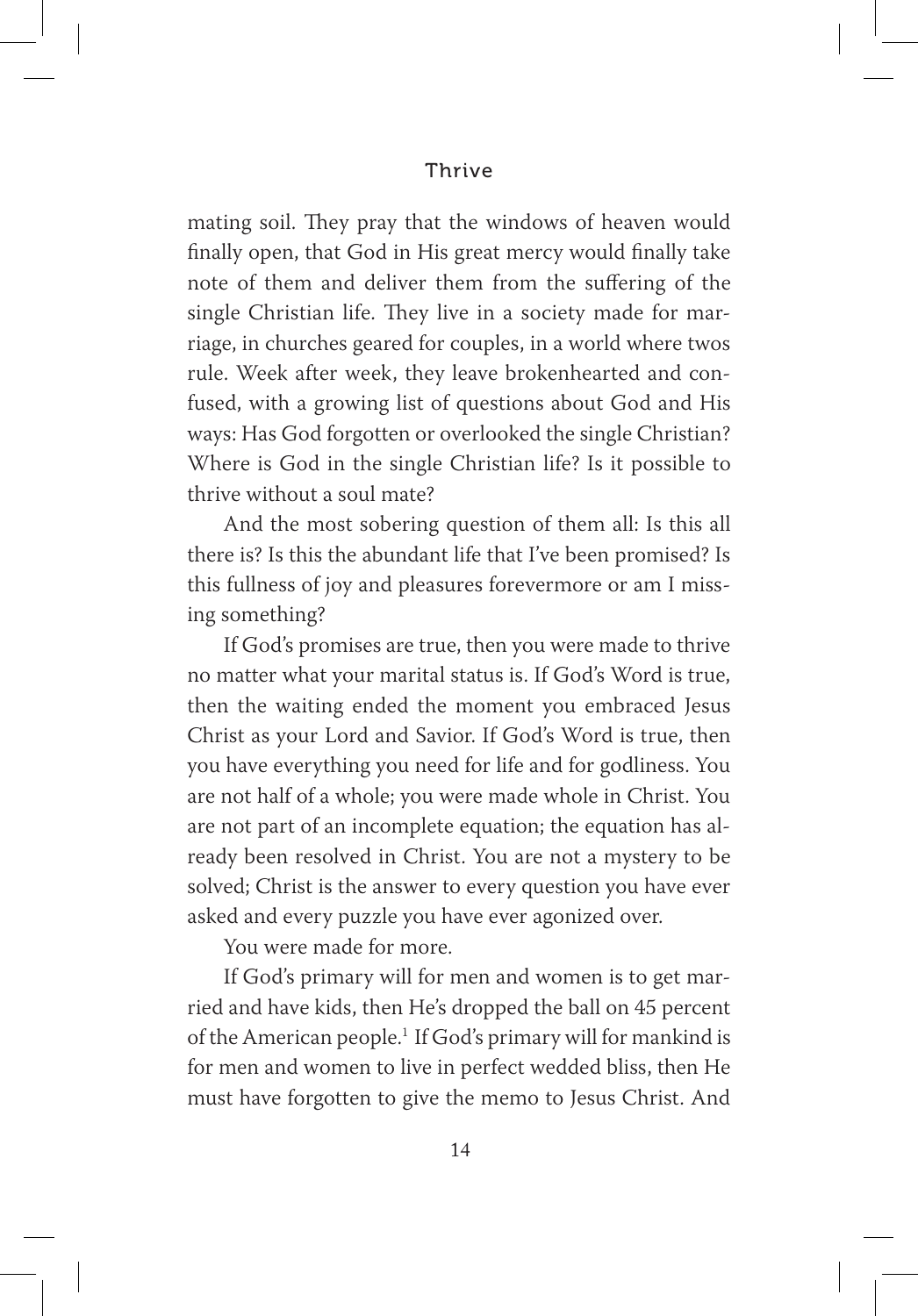if God's will for mankind is to find the big love and spend eternity with the wife of your youth, then the most confused person in the world is the apostle Paul in 1 Corinthians 7.

But God didn't create you to just get married and bear kids. God hasn't saved you and put you on hold until your right partner comes around. God isn't holding His breath, wondering when you will get over your commitment phobia and get on with His will.

You were created to know God's love and be radically changed by it. You were made to love God with every ounce of your being. Christ died to turn your life upside down for His glory and the renown of His name.

You were made to thrive.

And it starts right now. No more waiting for Mr. Right. No more wondering if your train has passed you by. No more pondering what went wrong.

It's time for you to live the life that Christ rescued you for. It's time for you to thrive.

In the following pages, I'm going to show you from God's Word what it means to thrive, and how to live the life that thrives. We will discuss five attitudes that every single Christian must embrace in order to thrive. I'll also point out four obstacles that single Christians must overcome. Finally, we'll talk about how to actually make it happen.

This book is for every single Christian. It's a book about understanding what the life that thrives looks like and how to get there. If you're ready to move beyond the waiting and finally break free into the life that God has created you for, then this book is for you.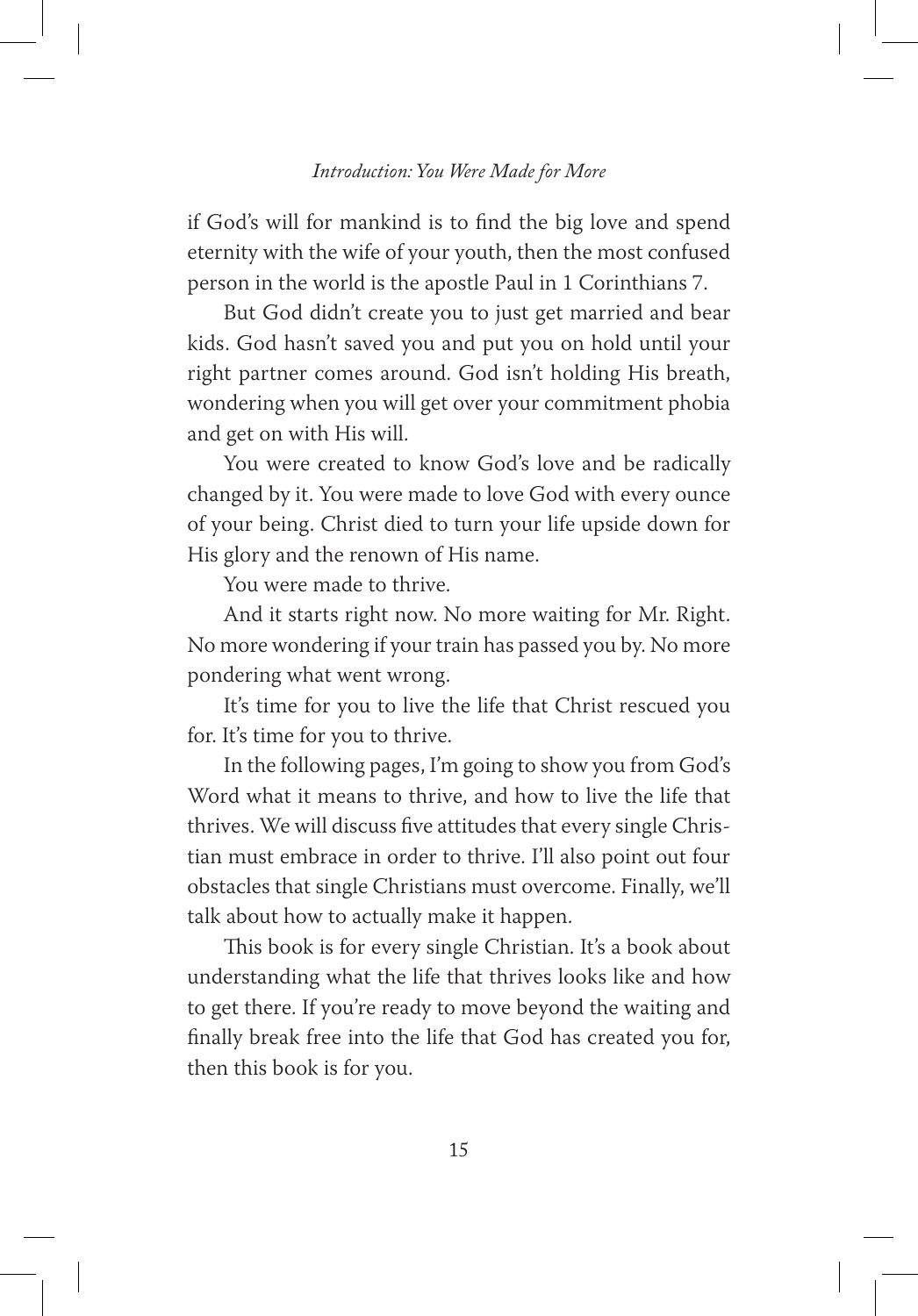#### My Sad Single Story

I was born at five thirty in the morning on a glorious Saturday in April—which makes me thoughtful but not nice. A nice person would have waited until at least eight o'clock to come out, but a less thoughtful person would have made it through the tunnel at three o'clock in the morning instead.

Little could I have predicted that the story of my birth would be a foreshadowing of my future dating life. I ended two engagements over a ten-year period of the best years of my life, proving once again that I'm thoughtful but not nice. I'm thoughtful because in both cases I saved my fiancés from a life of slow and painful torture, but definitely not nice, because a nice girl would have simply said no to a proposal of marriage in the first place.

Regardless, I've found myself back in the bull pen or the waiting room of life that every single Christian knows and dreads.

I suppose working as an ER doctor for the last fifteen years has made me a bit of an expert when it comes to waiting rooms. I can tell you that all kinds of crazy things happen in the waiting room. People bleed out in the waiting room. They talk, they fight, they eat, and they stare into space in the waiting room. Sometimes they even die in the waiting room.

But worst of all, people get forgotten in the waiting room.

It happened to me once. I was waiting for my turn to see the doctor when I had to step away to the ladies' room for a second. I debated the wisdom of going, but it was a matter of life and death, and the bladder has a way of trumping everything else. I made the agonizing decision to go.

I was gone three minutes, tops, but it was long enough—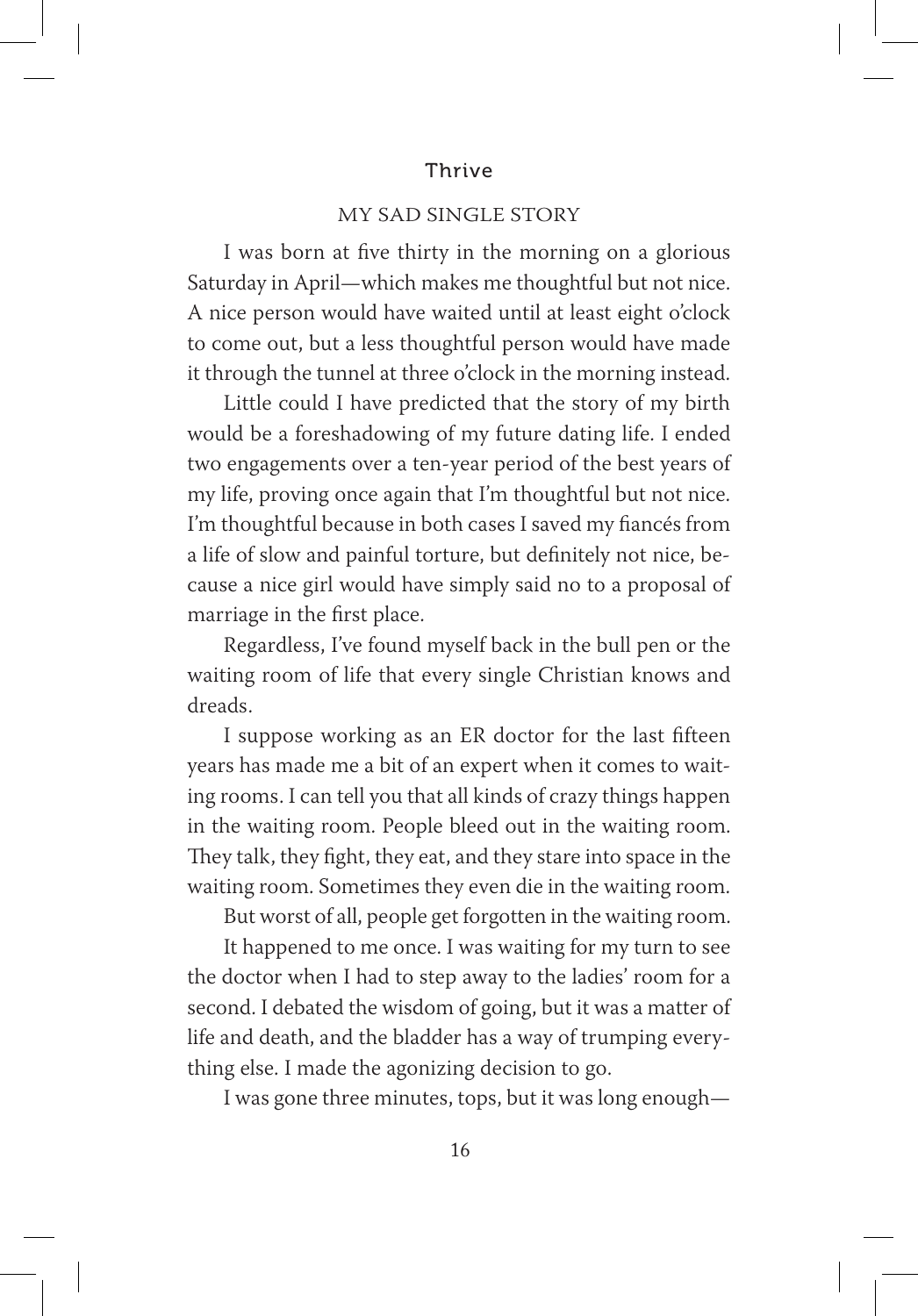long enough to blink, long enough to get passed by. Next thing you know, it's too late. Your name has been called out, and you're officially put in the leftover bin. You're lucky if your name ever gets called out again. So you go on waiting until God knows when. And I suppose I'm still waiting.

That's my sad single story.

I never planned on being single at forty. No one plans on that. I'm pretty sure I've never met anyone who grew up dreaming of living happily ever after—alone. I don't remember ever seeing a movie or reading a book where the star thought to herself, *When I grow up, I can't wait to go on vacation alone*; or *Oh boy, someday, when I finally can, I'll get all dressed up and head out to dinner at a fancy restaurant—on my own*.

Yet here I am—forty and single, thoughtful but not nice, and still waiting.

Or am I?

A few years ago, I went into a restaurant and gave my name to the hostess. After writing it down, the lady gave me a funny-looking square to hold on to.

"Keep this with you," she said. "It will buzz when your name is called out."

And in that instant, in the blink of an eye, my life was radically changed. Armed with the magic square in my hand, I was given the freedom to enjoy the beauty of life in the waiting room. There were places I could go, vending machines I could explore. There were cafeterias to be visited and people to get to know.

The waiting room had metamorphosed into a place of thriving, a place where dreams could be born and life could be lived. The waiting room had suddenly become a gift.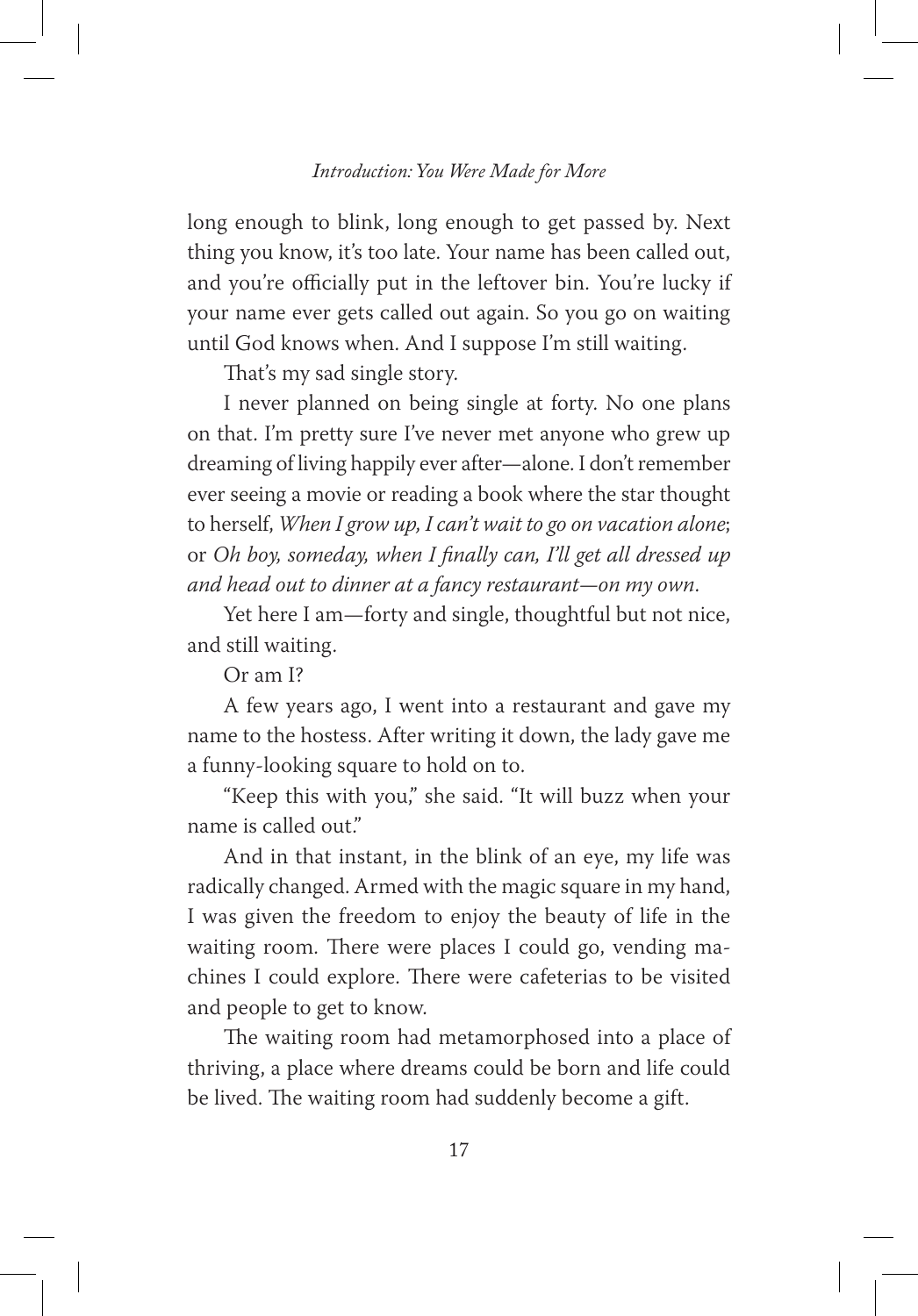#### It's a Wonderful Life

If you stop and think about the singles in the Bible, you won't find that many of them. Ruth was single until she met Boaz. Esther was single until someone discovered her hidden potential and turned her into a beauty queen (I guess you can thank God for every Disney movie ever made since Esther). Abigail became single for about a day after Naboth died until David heard about it and asked for her hand in marriage. Then there was my favorite single virgin in the Bible, the daughter of Jephthah in Judges 11 who was banished to a life of permanent virginity because of her father's rash vow.

The New Testament list is even shorter. Perhaps it's because after Christ's death and resurrection, the context of relationship changed. No longer is your blood family your primary family. When you became born again and began walking in Jesus Christ, the context for your relationships shifted from the family you were born into to your church family, the bride of Christ.

The apostle Paul, arguably the greatest Christian of all time, understood relationships even better than Dr. Phil does. Paul himself remained single and spent much of his time writing about relationships and how to grow, despite the difficult ones. In this book, we'll be spending some time in 1 Corinthians 7. If you're familiar with the Bible, then you know that 1 Corinthians 7 is the singles, sex, and marriage chapter.

Interestingly, in 1 Corinthians 7 Paul doesn't refer to singleness as the resigned lot of those who aren't wily enough to find a partner. He doesn't describe singleness as a curse or a punishment or even a temporary state of waiting until the right man comes along. Quite the contrary. Paul is convinced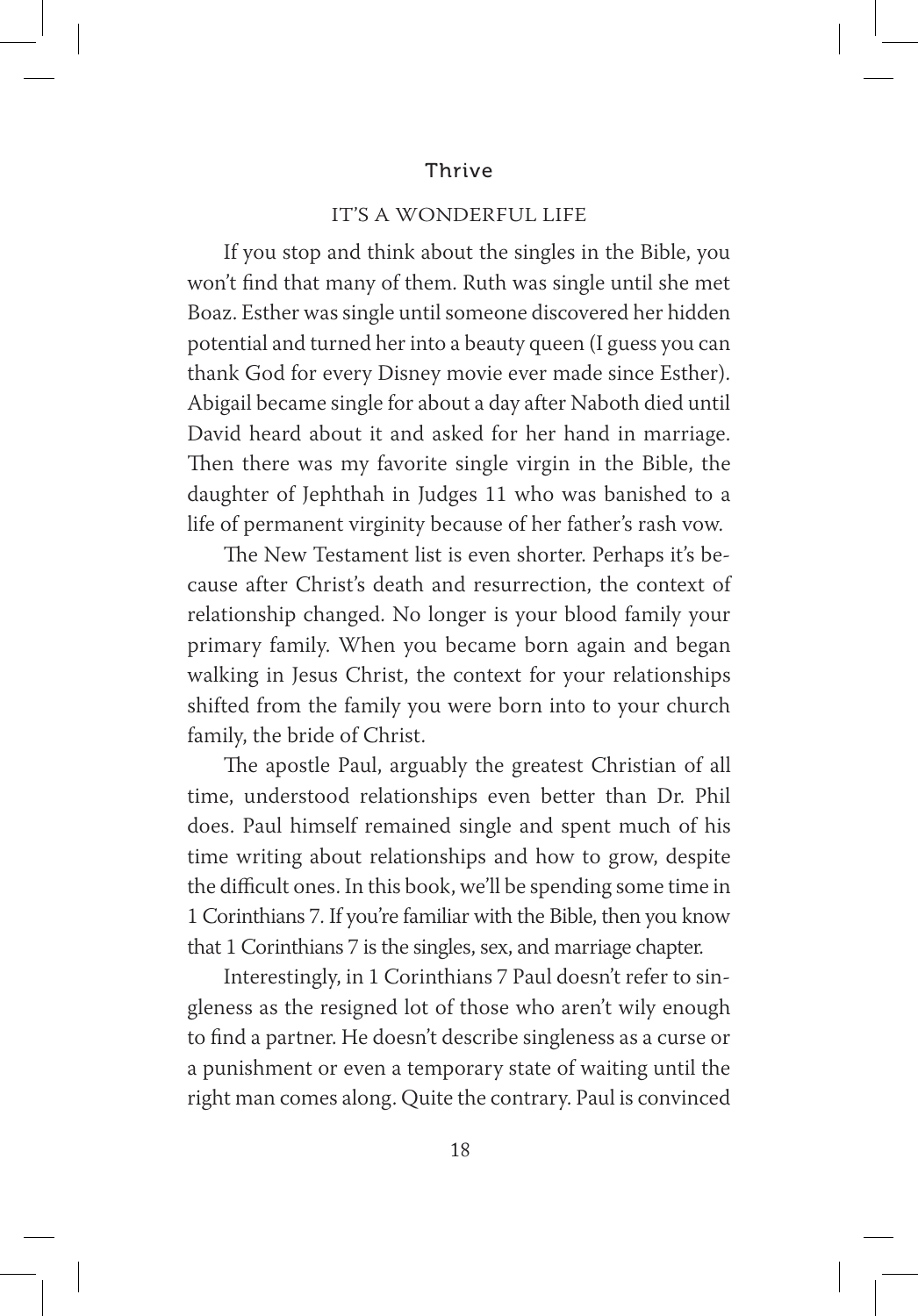throughout 1 Corinthians 7 of the blessing of the single life. Throughout the chapter, he uses three key ideas to describe the blessings of singleness, proving that singleness is indeed a place you can thrive in. Let me show you what Paul thought.

#### It's a Good Life

The single life is a good life. When God created the world in Genesis 1, He looked at each day He created and said that it was good. It was well done. It was perfect. The word *good* is a good word. I'm not much of a cook, but I appreciate good food. When I taste something good, not only am I pleased with it in the moment, but I look forward to tasting it again—the sooner the better! When I see a good movie, chances are I'll want to rent it or buy it for myself.

Good is good.

So when Paul describes the single life in 1 Corinthians 7:8, it's fitting that he uses the word *good*. Here's what he says: "To the unmarried and the widows I say that *it is good for them to remain single* as I am."

The single life is a good life. No more wondering if God has given you second best. No more asking why everyone has been more blessed by God while you keep on waiting. No more misinterpreting God's Word and His ways.

You have been given a good life. Is it permanent? Is it irrevocable? Are you doomed to a life of eternal virginity and aloneness? As you flip the pages of this book, I hope to answer every one of your questions. For now, settle it in your mind that God is big enough and wise enough to give you the best life possible—the life that thrives.

So stop wasting it. Stop wishing it away. Stop complaining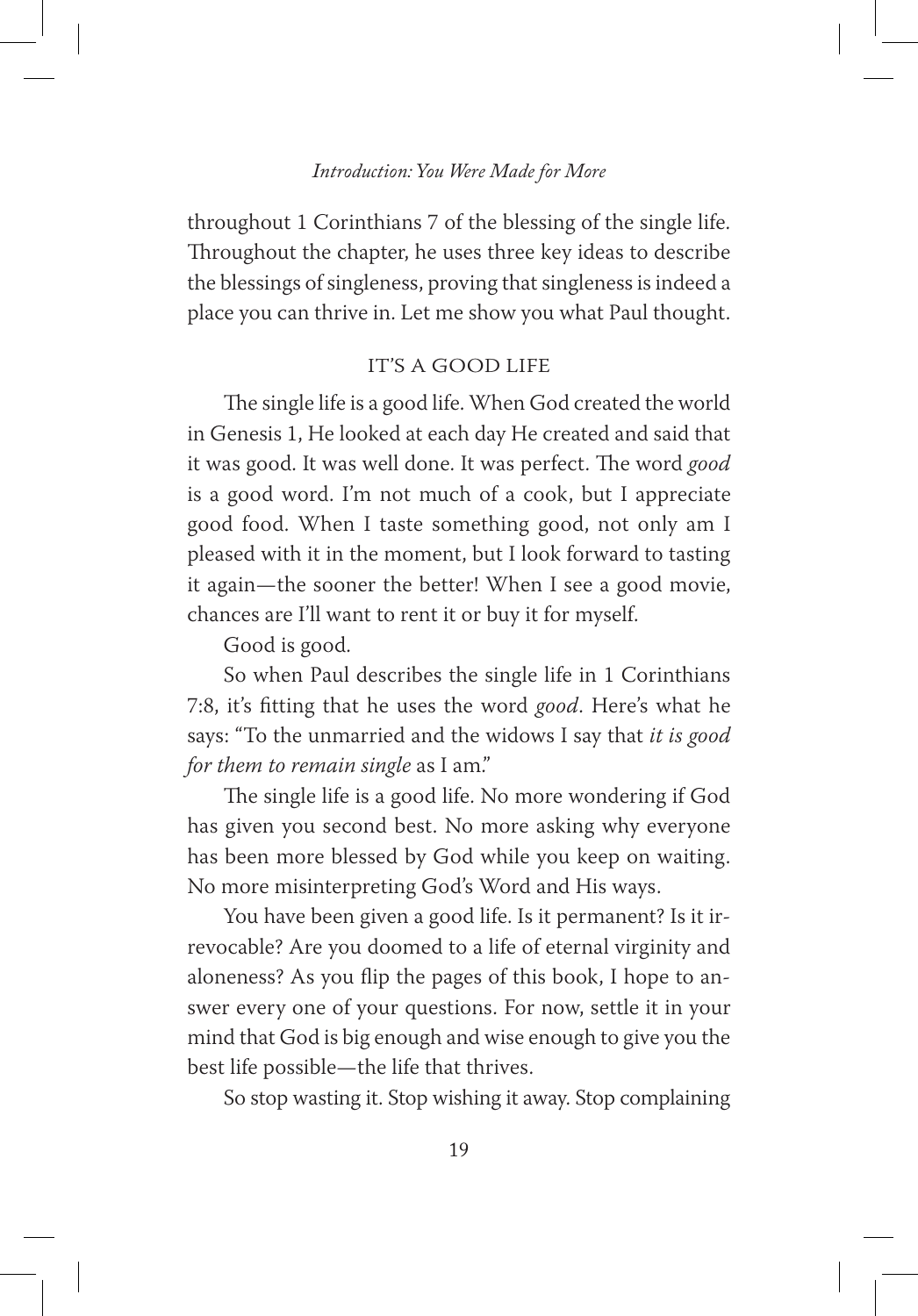about it and praying that it would change soon, and start believing the truth of God's Word.

You have been given a good life, and it's yours by design. Do you believe it?

#### It's a Purpose-Driven Life

Not only is the single life a good life, but according to Paul in 1 Corinthians 7, it is a life of purpose. Do you ever wonder what God wants you to do with your single life? Do you ever wonder what your purpose is as a single Christian without a husband to care for or kids to nurture?

Stop wondering and listen to Paul's words in 1 Corinthians 7:32: "I want you to be free from anxieties. *The unmarried man is anxious* about the things of the Lord, *how to please the Lord*."

I hope you pick up on what Paul is saying. Your purpose in life is to please the Lord. Your life will thrive when you become obsessed with pleasing the Lord. Later on in the book, we'll further explore the meaning of this freedom that Paul alludes to and how every single Christian can take full advantage of it. We'll also talk about undivided devotion to God and how to get it.

But for now, suffice it to say that your purpose as a single Christian is to please the Lord. You cannot please the Lord when you're nursing a grudge about your singleness. You cannot please the Lord when you're questioning His judgment and criticizing His will. You cannot please the Lord when you place your desires higher than His purposes for your life.

Your purpose in life has not been botched by your singleness. You are not a mutant in God's design for marriage.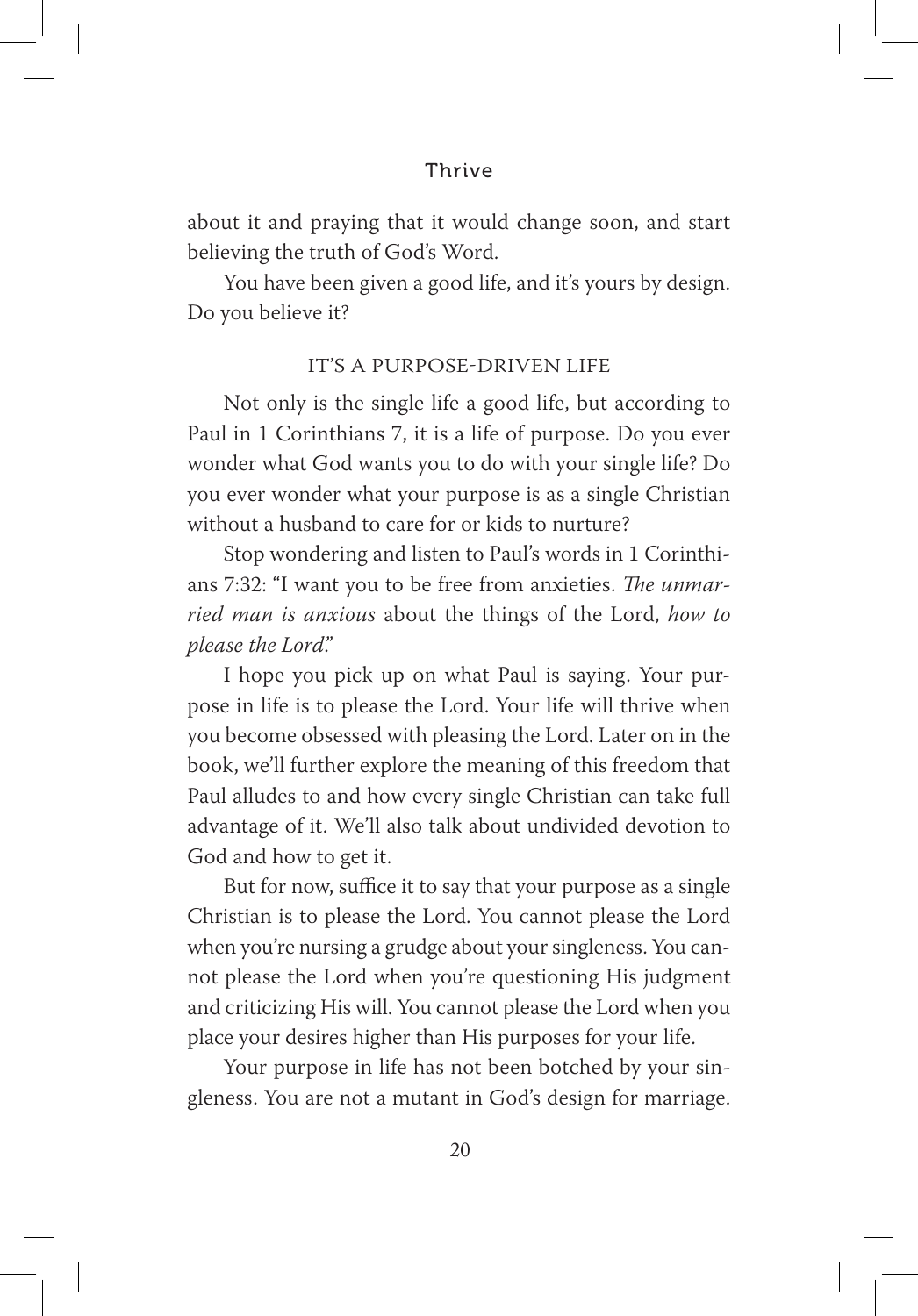God created you for the sole purpose of knowing Him and making Him known. Your singleness is God's perfect place for you to thrive. You don't have to wait for your knight in shining armor to start living. You can know the Lord fully and serve Him wholly right here, right now.

What you've forgotten is that you do have a knight, but He didn't come on a horse. He was born in a stable. He developed calluses on His hands, and died on a cross to call you His own. You were created to know Him and make Him known.

Are you living out God's purpose for your life?

#### IT'S A HAPPIER LIFE

Good is good, and having purpose is good, but sometimes good is just not good enough. I'm not a fan of average. I like chocolate, but I much prefer a chocolate explosion dessert. And I like strawberries, but give me a chocolatecovered strawberry anytime.

I may settle for good, but I'm looking for great.

To call the single Christian life a good life is a place to start, but this book isn't about settling for good. It's about looking for great. It's a book about thriving. When I think about thriving, I can't help but picture a lush green tree with plenty of fruit for picking. Or I picture a wound that's healing well with plenty of granulation tissue and healthy pink, blood-tinged skin forming around the edges. Okay, that was unnecessary, but you get the point.

Paul, of all people, understood the tension that single Christians face. And if you know anything about Paul, he was not a man who settled for average. The guy was pas-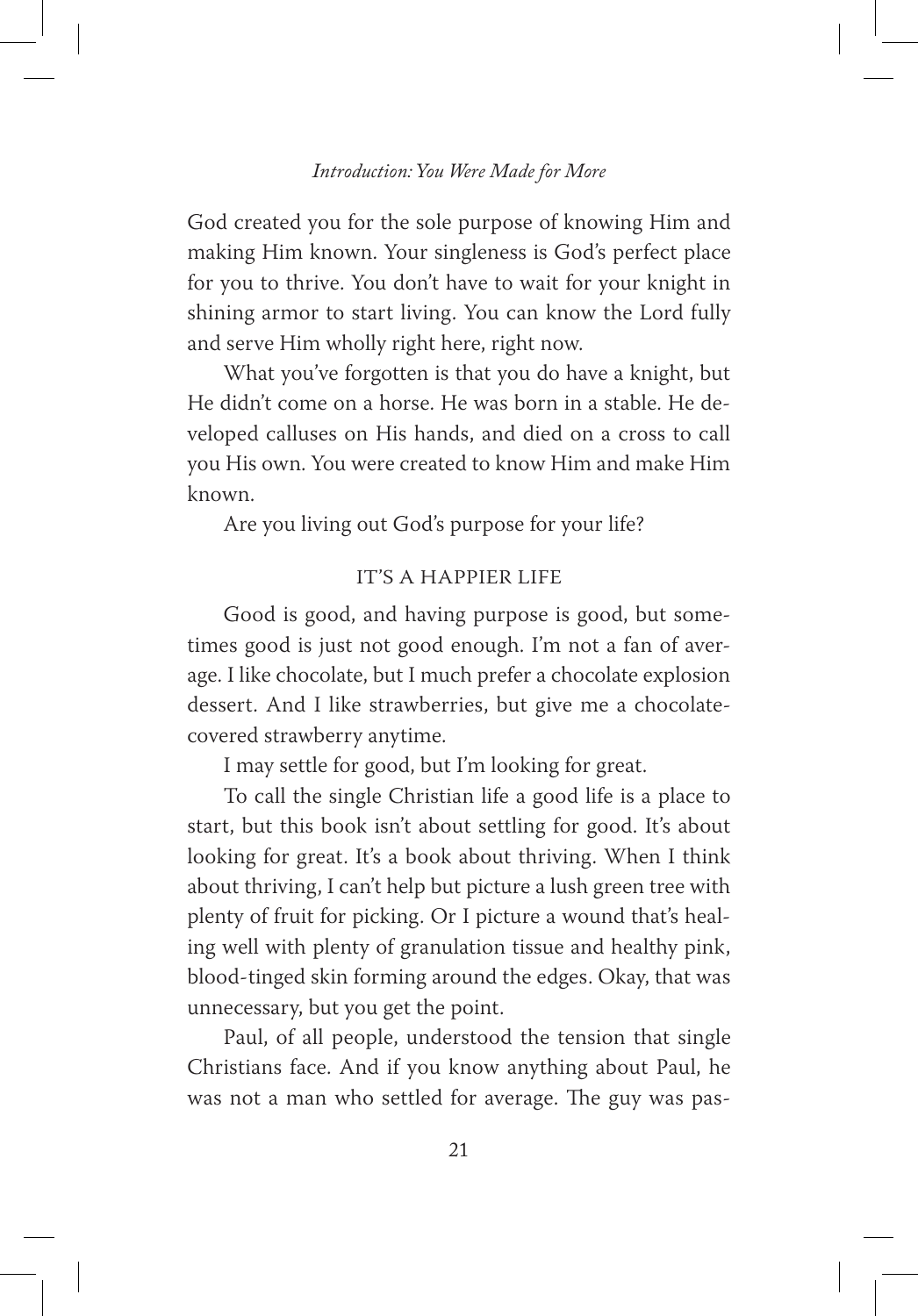sionate, full-throttle, all the way. So Paul finishes his thesis on singleness in 1 Corinthians 7:40 with just one more little nugget—one more blessing not to be overlooked.

Yes, singleness is good. And yes, the single life has purpose. But now Paul makes one more astounding statement. Here's what he says: "Yet in my judgment *she [the unmarried] is happier if she remains as she is*. And I think that I too have the Spirit of God."

Did you catch it? I can hardly believe it. Every time I read this verse, my jaw hits the floor. I know that theologians argue about whether verse 40 was divinely inspired or simply Paul's words, but I'll take Paul's words over my own opinion on any given day. I also believe that God has allowed this verse to remain in His Word specifically to encourage every single Christian who is convinced that true joy is beyond grasp. It's not! Paul, in this unbelievably bold verse, settles every question about singleness you may ever have.

Life is happier as a single follower of Jesus Christ.

I can already see you putting words in my mouth. I'm not attacking marriage. I believe that God loves marriage and uses it as the primary example of the union between Christ and His bride, the church. But I cannot read Paul's words in 1 Corinthians 7:40 and not come to the simple conclusion that the single Christian life is a happier life.

The most obvious question that comes to my mind then is this: *If the single Christian life is happier, why don't more single Christians feel happy?*

Many reasons come to mind. It could be because single Christians have embraced the lies of our culture and society about love and sex. It could be because of a lack of know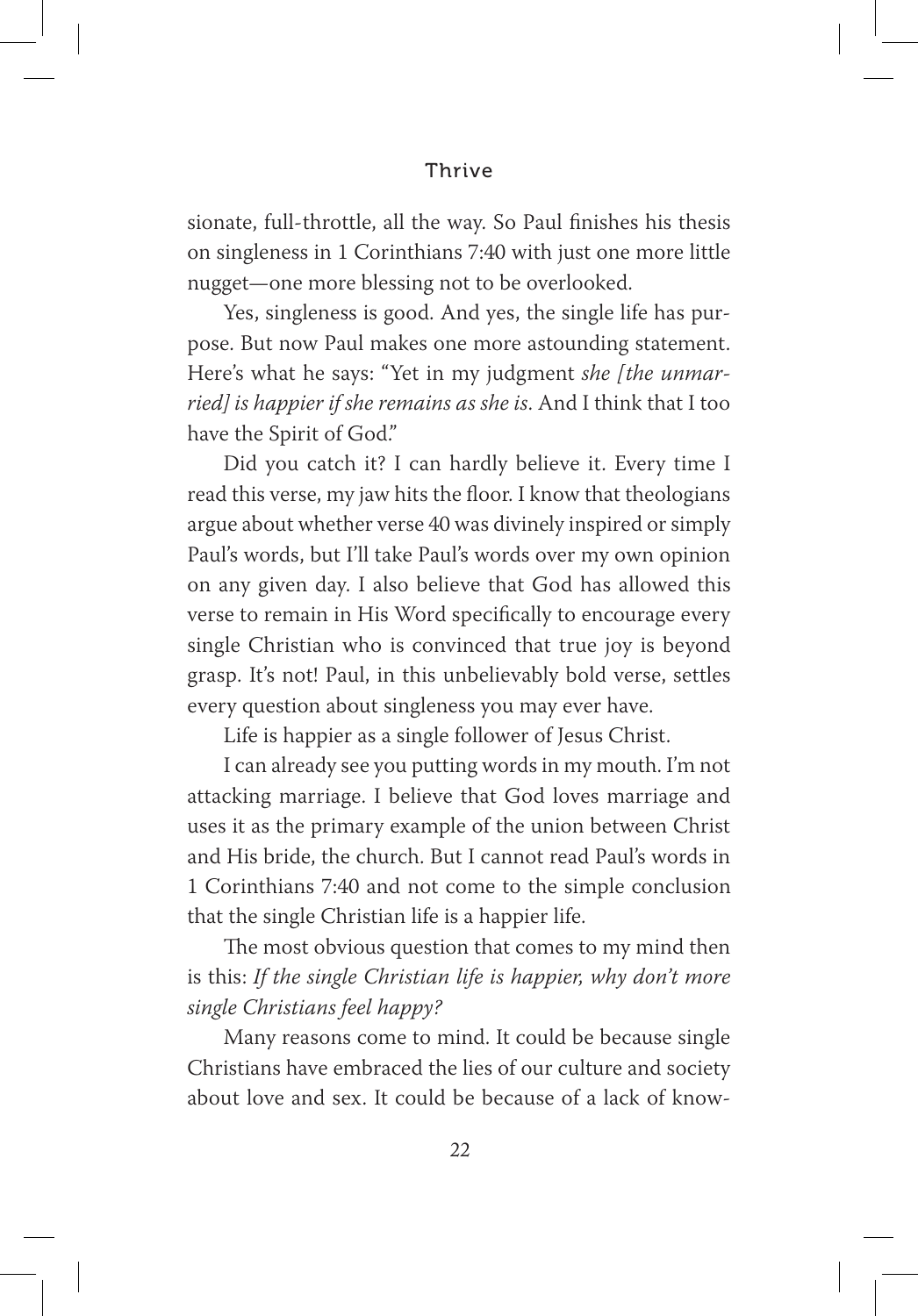ing and believing God's Word. Or maybe your story is much more painful than I can ever imagine.

Here's what I do know: God's Word is alive and active, and God uses it to help you discern the truth about your heart. So as you turn the pages of this book, I pray that God will reveal Himself to you in your point of pain. I pray that the Spirit of God will convict you where you need to change, and I pray that God will help you overcome in the areas where you need victory.

My prayer for you is not only to understand what it means to thrive, but to know how to live the life that thrives, and then, by the grace and strength of God, to do it.

If you're ready for it, go ahead. Turn the page.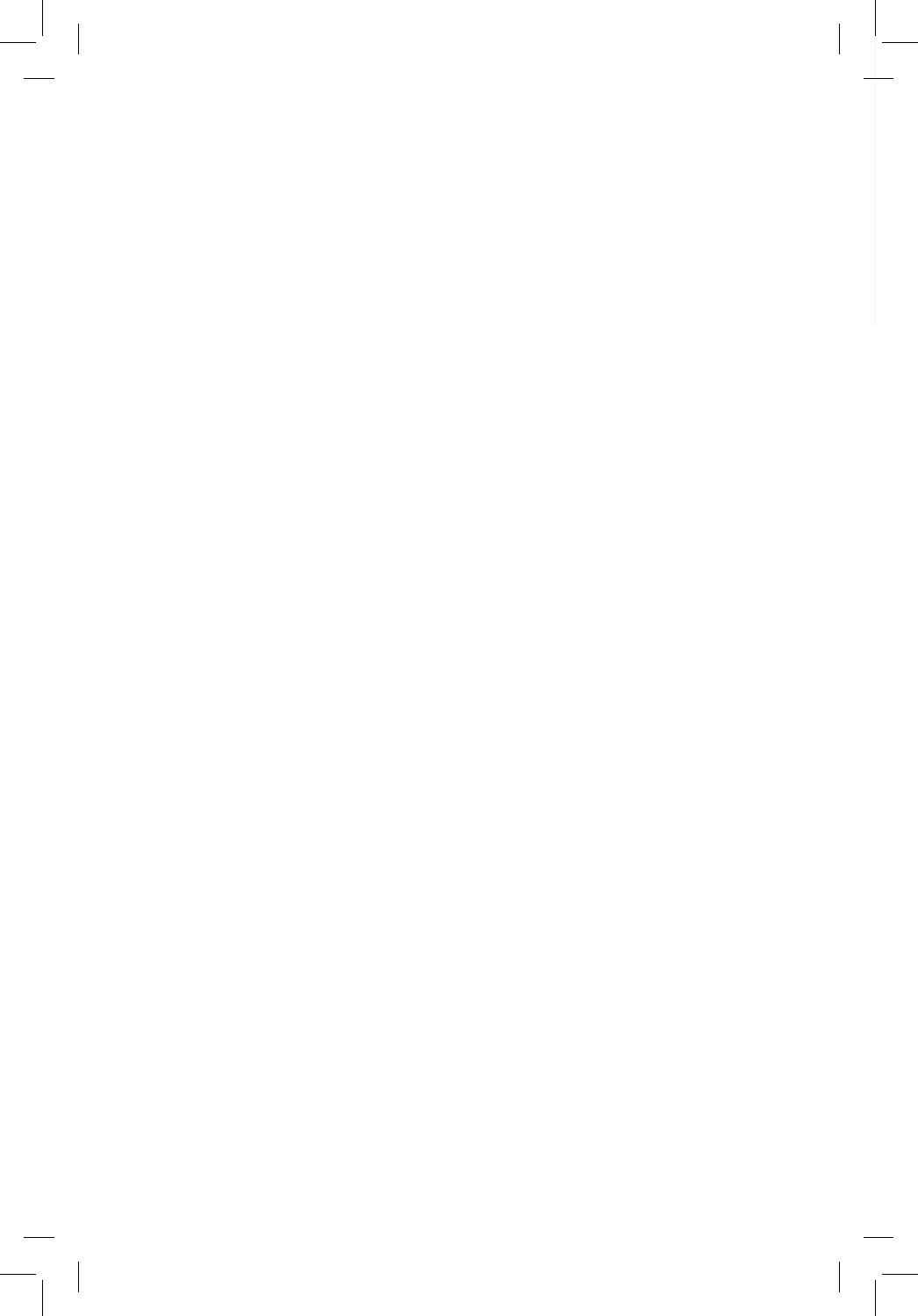## part 1

# The Gift of Singleness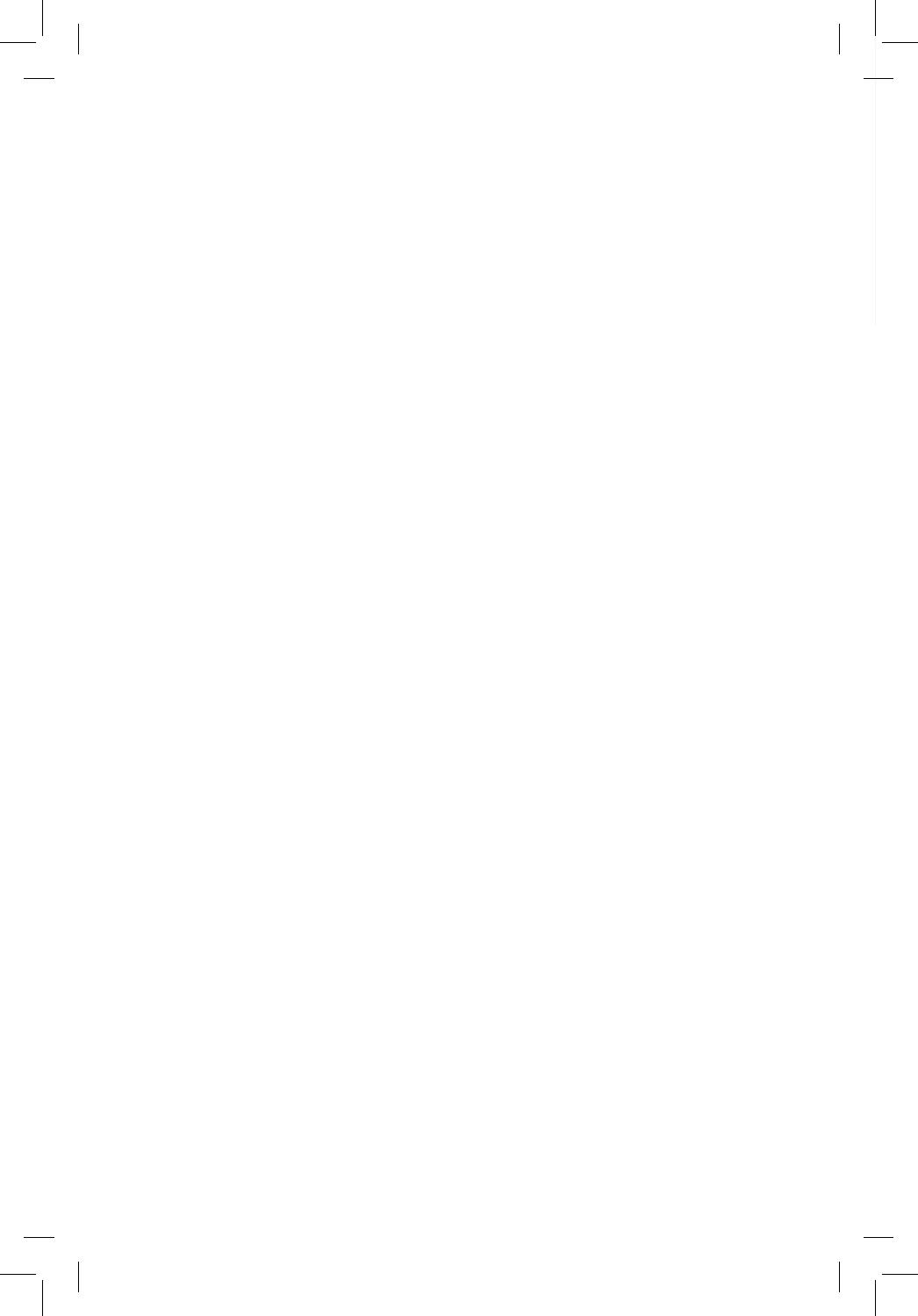## No Exchanges, No Returns: The Gift of Singleness

1

 $\prod$ t's Christmas morning. Everyone in the family can't wait to open their presents. There's cheering and there's laughing Tt's Christmas morning. Everyone in the family can't wait to until my turn comes. I can feel every eye on me. I need a moment of privacy. It happens every Christmas, and I know it's going to happen again. I'm going to get another gift I absolutely can't stand. This time, I refuse to let my expression be captured on video. I refuse to make my gift-loathing known for generations to come. I will win the battle of the undesirable gift and learn to receive it with grace.

Ask anyone in my family. I'm the worst person in the world to buy gifts for. I never know what I want, and no matter what I get, I typically hate it.

If you're single, you know exactly what I mean when I start talking about unwanted and undesirable gifts. Every single Christian has had to sit through a conversation that sounds a little bit like this:

"So, tell me, are you dating anyone?"

"Nope. I'm not," you answer quickly, hoping to get the conversation over with.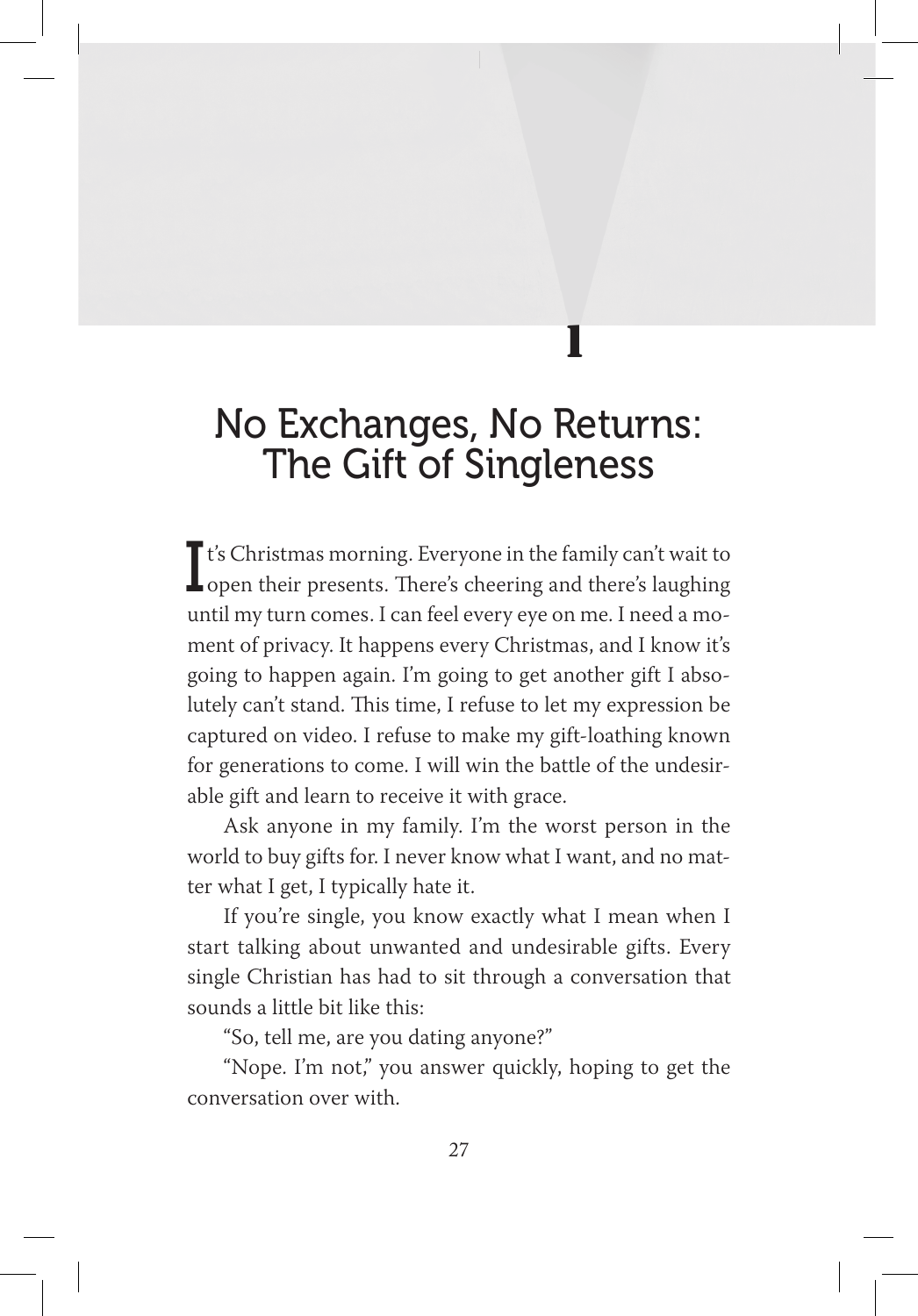"Really. How old are you now? Shouldn't you be settling down by now?" the questioner persists, oblivious to the hideous nature of the question.

"I don't know," you mumble. "I mean, I know I'm getting older, but I seem to be doing okay."

"Oh. I see. You have the gift of singleness. That's it, isn't it?"

While I'm sure that most people really mean well when they grant you the gift of singleness in a sentence, I can assure you that nothing bothers the single Christian more than the assumption that God has given you this "special" gift of singleness. Singleness, a gift? Where in the world would anyone come up with such a grotesque idea? And if singleness is a gift, can someone please point me to the return counter?

## If singleness is a gift, can someone please point me to the return counter?

Further inquiry into the idea of singleness as a gift reveals that it was not an idea made up by your great-aunt Midge, but by none other than the apostle Paul in his letter to the Corinthian church. I've already alluded to the passage in the introduction, but over the course of this book, we're going to spend a big portion of our time in 1 Corinthians 7, so you may as well go ahead and get familiar with its content right now. It's Paul's treatise on singleness and marriage.

But let me start by giving you a little background on the church in Corinth.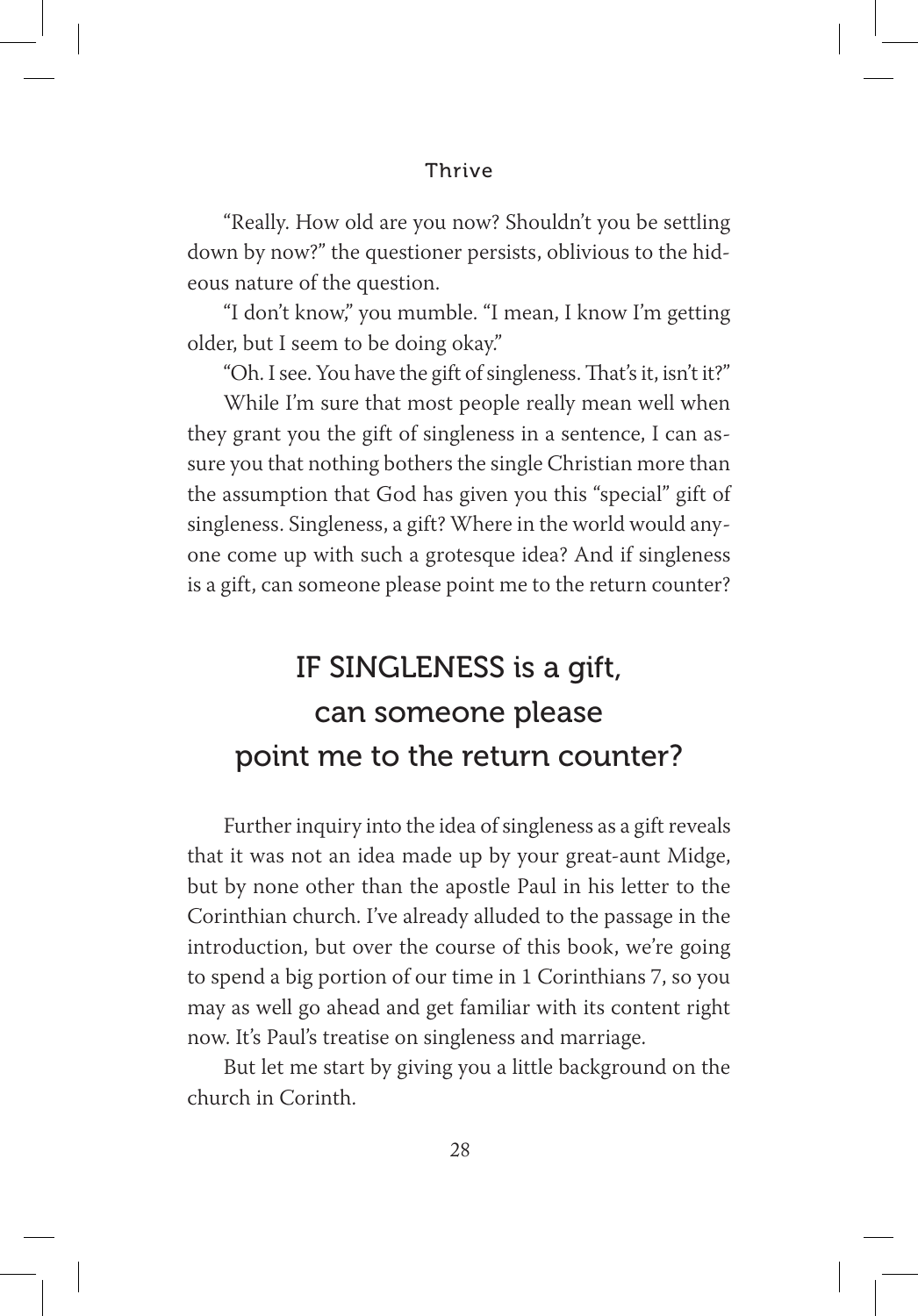#### The Church in Corinth

In Paul's day, Corinth was the most important city in all of Greece. It was wealthy. It was luxurious. And it was chock-full of immorality. The people of Corinth spent their days attending tournaments and speeches. In other words, they loved sports and politics. Sounds familiar, doesn't it? They liked to have fun much like most Americans do in our modern-day world.

Enter Paul.

In Acts 18, we're given the account of how the gospel reached the people of Corinth. It was during Paul's second missionary journey that it happened. He was about fifty years old at the time and single, a tentmaker by trade. As soon as he got to Corinth he met a nice couple, Priscilla and Aquila, also tentmakers, and the three of them set up shop. Paul spent a year and a half in Corinth, making tents by day and preaching the gospel by night. By the time Paul was ready to move on, a church had been birthed.

Sadly, the church in Corinth had no sooner taken off than it started sputtering along without the strong leadership of Paul. Unable to break from the carnality of the culture, the worldliness of the city soon infected the fellowship of believers. Cliques were formed. Lawsuits started flying around between believers. Women abandoned modesty. Arguments broke out over marriage, spiritual gifts, and life as a follower of Jesus Christ.

The church, unsure of what to do, wrote to the apostle Paul and asked for advice. Paul was on his third missionary journey by now, and while in Ephesus, he sat down and wrote the two letters to the church in Corinth known to us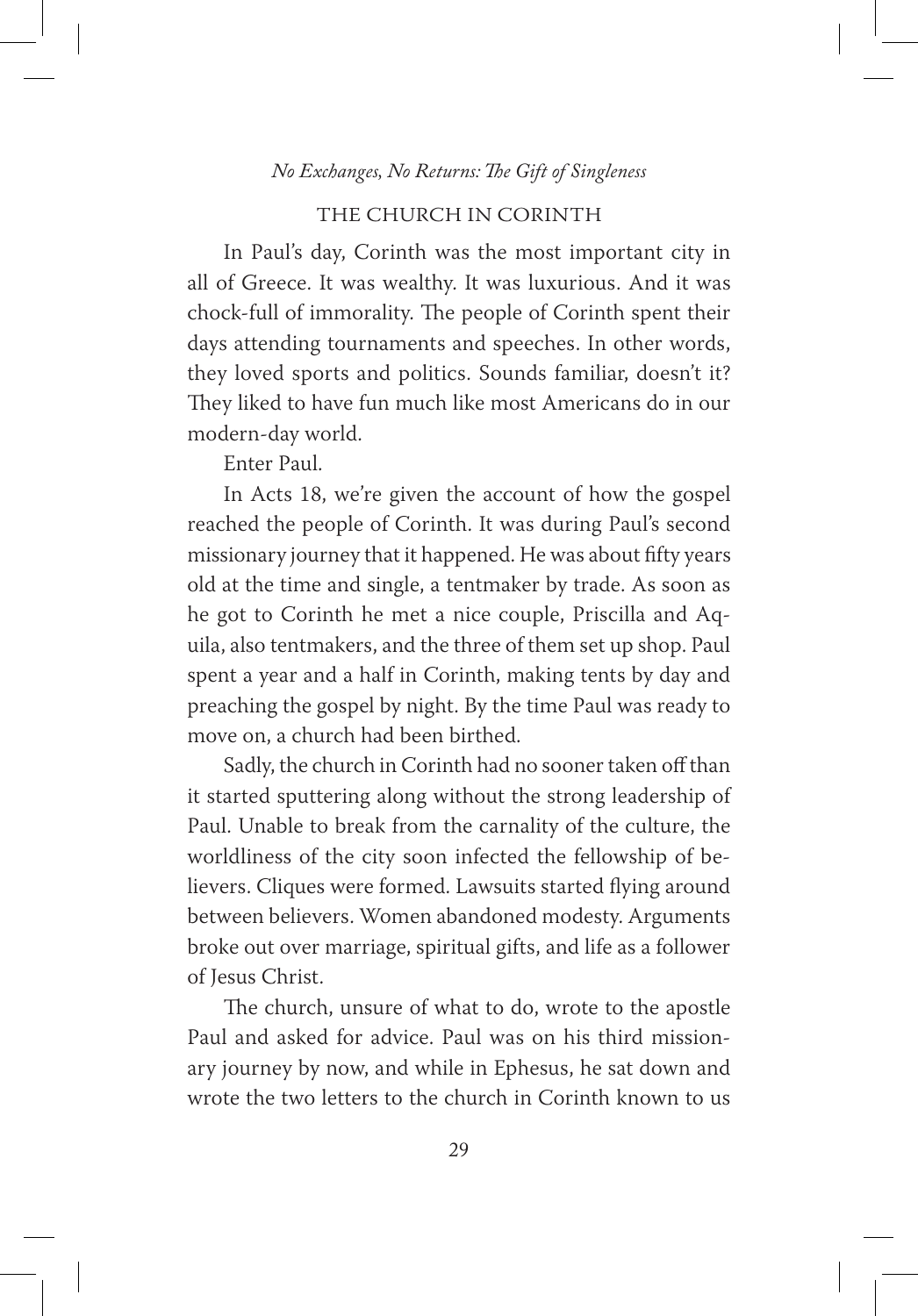today as First and Second Corinthians.

The first letter to the Corinthian church began with Paul's usual greeting, but Paul then quickly narrowed in on the heart of the matter. He was quick to warn the church that its greatest danger came not from the outside, but from within, in the form of divisions and cliques in the church (1 Corinthians 1:11). He reminded the church that its only leader and center ought to be Christ. Apart from His leadership, there would be no church. Paul reminded the Corinthian church of the meaning of salvation and reviewed the basics of the gospel on which everything else in the Christian life hinges.

By the time Paul reached chapter 5, he was ready to discuss in greater detail the specific point of immorality that was going on in the Corinthian church: a man was having an incestuous affair with his stepmother. That's bad no matter how you look at it. Paul admonished the church to clean things up and refused to condone this man's sinful behavior. Paul wrote one of the strongest passages on immorality in the Bible in 1 Corinthians 6:9–20. Paul then drove home the point that in Christ, our bodies are not our own. God owns us. He paid for us with a price—the precious blood of Jesus Christ, God's own Son. Because we've been purchased by Christ's death, we can no longer live as we choose. We must now live as God desires, no matter the context of our closest relationships, single or married.

To further expound on how the Christian life ought to look, Paul moved into 1 Corinthians 7 and broke down the who/what/when/where/why of marriage and singleness.

By now you have a clearer picture of the culture in which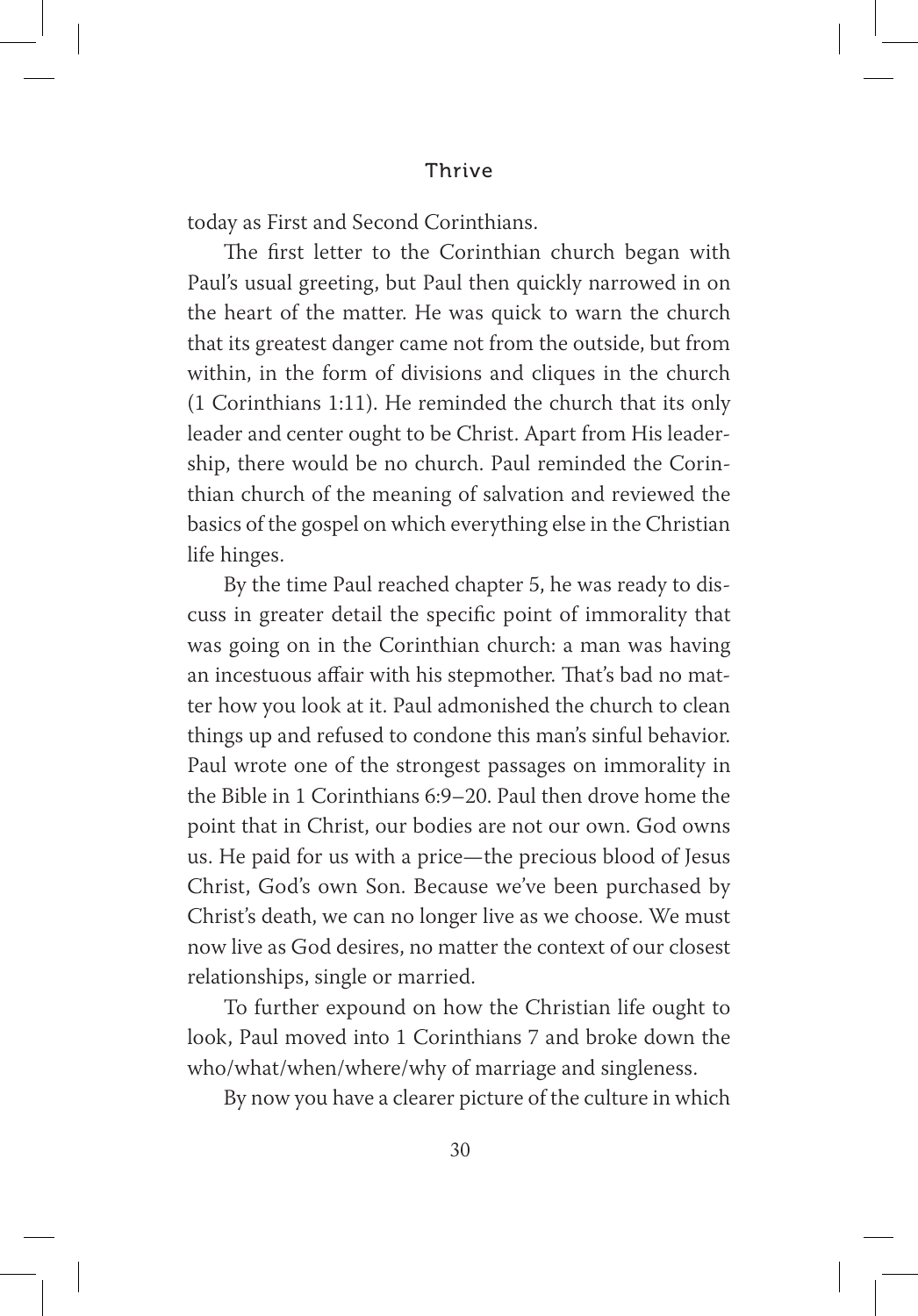1 Corinthians was written. It was a culture of moral decay and corruption. It was a culture that was affecting the church in Corinth. It was a culture very much like our own.

Have you ever wondered whether God understands the stress and temptation that single Christians face today? Have you ever wondered if you as a single Christian immersed in a culture of great sensuality can live a holy life that thrives? The answer is a resounding yes. Just ask Paul as we embark on his teachings on singleness and sex to a church caught in the midst of a morally corrupt world and culture.

But I digress. We'll talk about sex and singleness later on in the book. Right now I'd like to introduce you to the concept of singleness as the gift that God has lovingly and purposefully given you in order to thrive.

#### Singleness as a Gift

I once wanted a blender for Christmas really, really badly. Every time I came across a recipe, even though I don't cook, I seemed to think that it absolutely needed this particular stainless steel and glass blender. Every time I felt thirsty, I dreamed of the wonderful drinks I could make with that specific blender. So I did what every smart woman would do: I made sure I told the right people what I wanted, and when Christmas morning finally came around, I acted delighted and appropriately surprised when I unwrapped the package and saw the beautiful blender that was everything I thought it would be and more. My dream had come true.

Two years have gone by since I received that perfect gift, and I'd like you to take a moment and try to guess how many times I've used my blender so far. Go ahead. Write it down.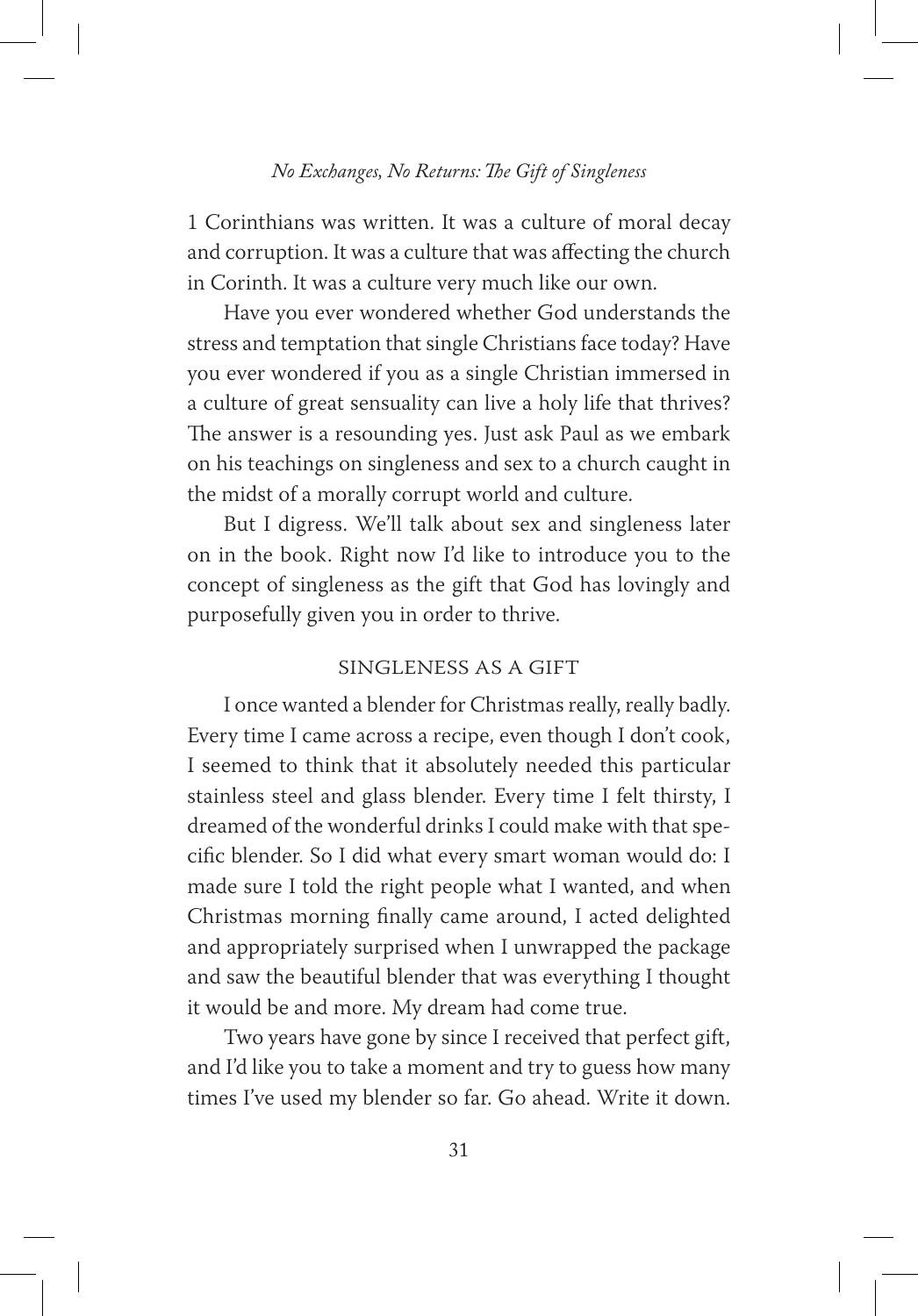Are you ready for the answer? If you guessed twice, you are correct.

Now allow me to tell you about another Christmas gift on a different Christmas. It was finally my turn to open my present. I held the package and wondered what could be so big and so fluffy. I hadn't asked for anything that year, and certainly for nothing so big and quite so fluffy. I tentatively opened the package, carefully watching my facial expressions. By the time I processed that what I held in my hands was a big and fluffy red blanket, it was too late to hide my dismay. A blanket for Christmas? Who would give such a how can I say this politely—*useful* gift to anyone? I took my blanket home with no plans to use it and started making up a list of folks I could regift it to.

Little did I know that the red blanket would become a family and personal favorite, and the saving grace to my very cold basement for years to come. I can't keep track of the friends who have snuggled beneath its warmth and wondered as to its softness. The blanket that I would have never chosen turned out to be this girl's best friend and the best Christmas gift I have ever received.

It's a funny thing about gifts. The gift you think you can't live without ends up sitting unused on a shelf somewhere in your home, while the gift you initially can't stand turns out to be the one item you can't live without.

The truth is that, most of the time, you and I have very little concept as to what we truly need in our lives. Our desires are affected by what we see on television, what advertisers tell us we need, or by what our friends have. Our wants are often molded by our backgrounds, upbringing, and cul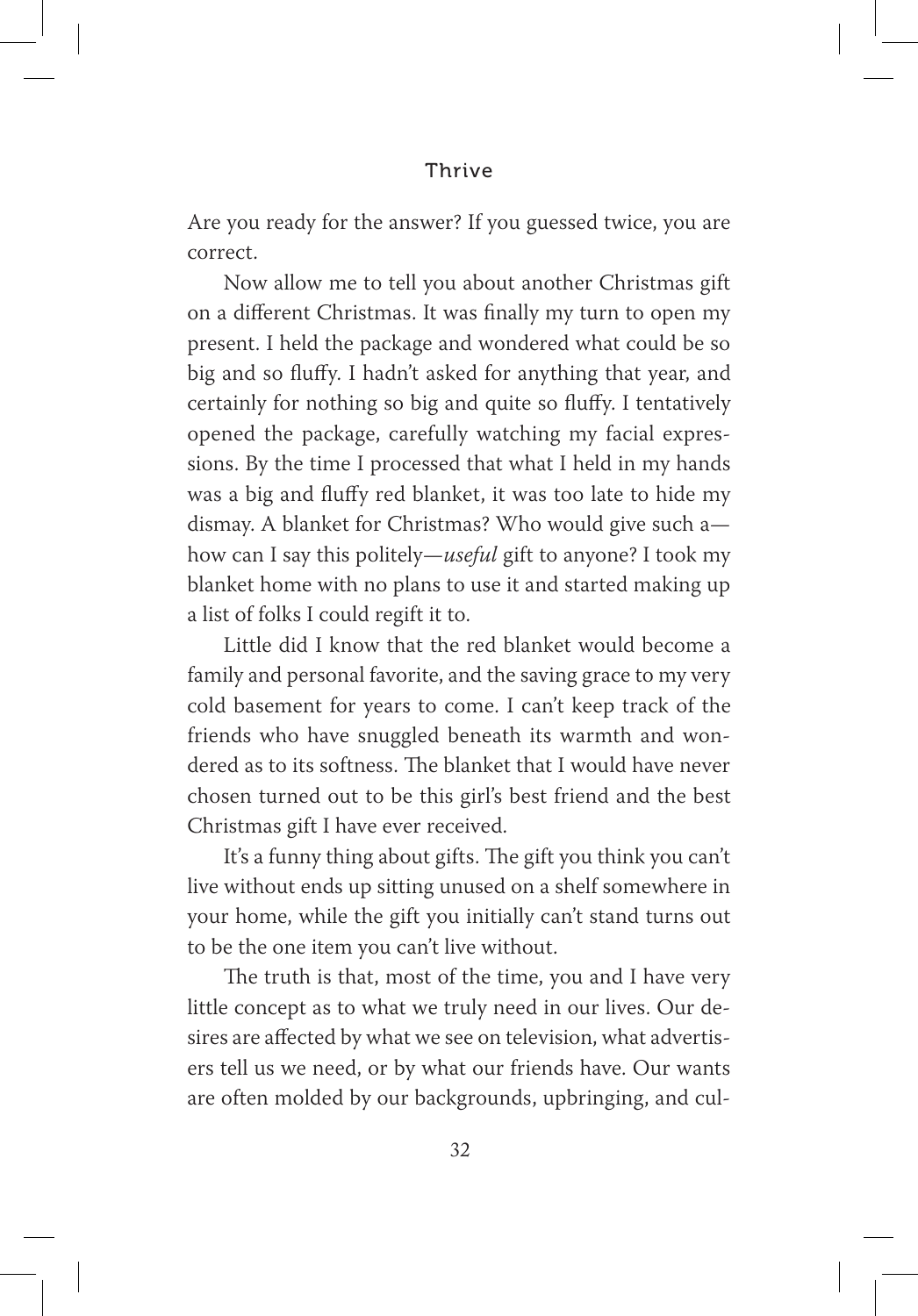ture. They are influenced by the last movie we watched or the latest book we read. Most of us give only a passing regard to what God deeply desires for our lives.

It shouldn't surprise us then that we apply the same rules when it comes to our singleness.

Singleness, a gift? The very idea is appalling. Who would ever give anyone such a—how can I say it politely—*useless* gift? Weren't we made for marriage and sex and kids and car seats?

If you're single, you know exactly what I'm talking about. Singleness is the gift that you never wanted, never planned on, and wish you'd never opened. Surely there's been a mistake. Surely this is not your gift to keep forever and happily ever after?

But a careful look at God's Word reveals that your gift is no mistake. We've been talking about 1 Corinthians 7, and if you'll read verse 7 you'll see that it was Paul who brought up the concept of singleness as a gift. Here is what he says in 1 Corinthians 7:7: "I wish that all were as I myself am. *But each has his own gift from God*, one of one kind and one of another"

### YOU AND I have very little concept as to what we truly need in our lives.

Wait—say that again? Singleness—a gift? Why in the world would anyone consider singleness a gift? It sounds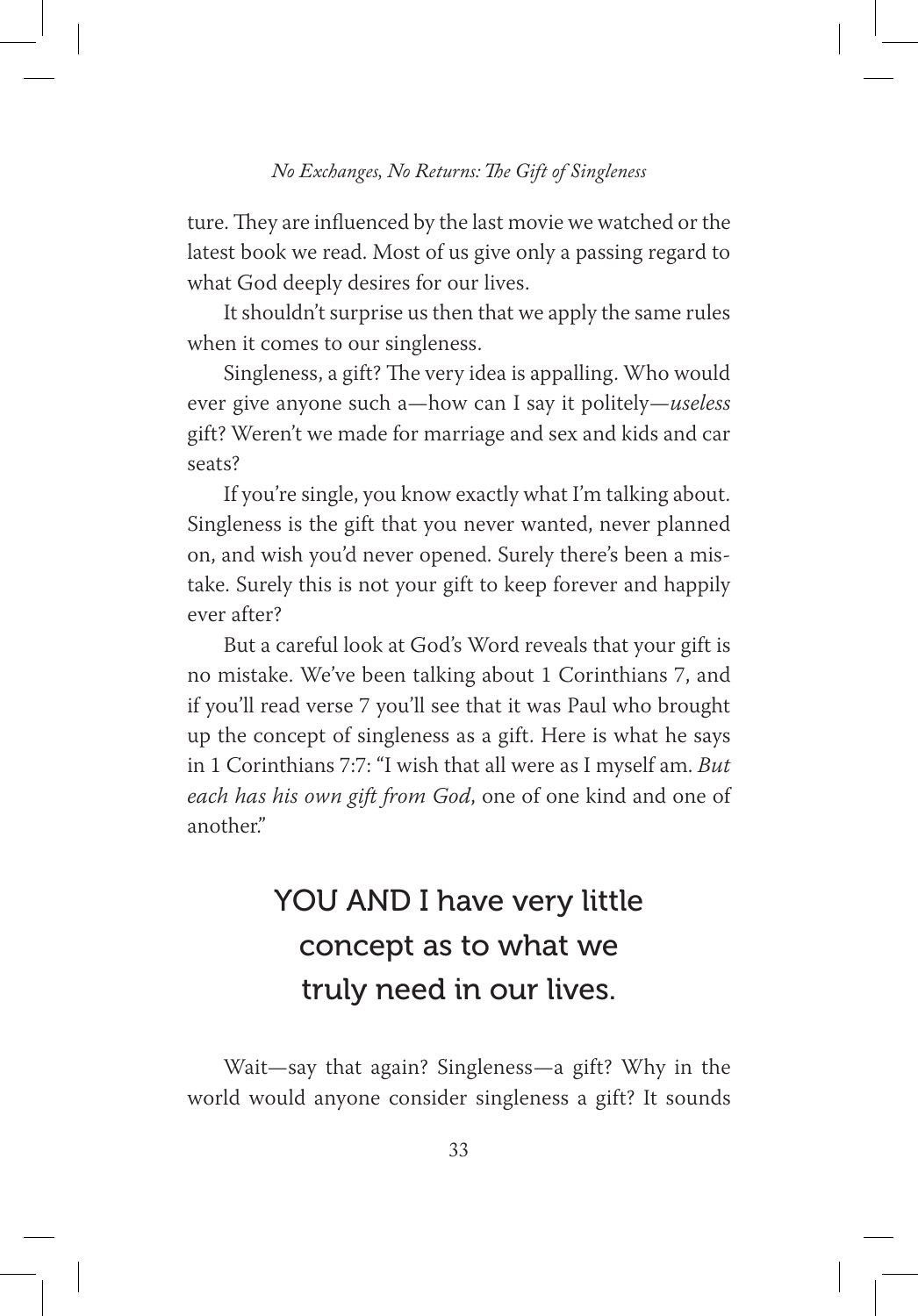more like a curse to most people. And if it is a gift, who is "lucky" enough to have it? Or if I may make it even more personal: Do you have the gift of singleness?

I believe the best way to answer this question is to consider some basic characteristics of this so-called gift.

#### Characteristics of the Gift

When discussing the gift of singleness, there are three characteristics of the gift that you must observe from 1 Corinthians 7:7.

*First, it is a personal gift*. The word *each* insinuates the idea that this gift is personal. God gives each person a gift. It is the perfect gift because it's given personally to each individual with great thought and care.

*Second, it is a unique gift*. To further emphasize his point, Paul reminds us that this isn't a grab bag, white elephant gift exchange. The Word of God says that each person has his own gift. This gift has been uniquely given to each person by the Lord. It is a unique gift.

*Third, it is a gift from God*. The most amazing thing about this gift of singleness isn't just that it was designed specifically with you in mind, but that the giver of the gift is God Himself. He fashioned the gift. He made it perfectly and uniquely and personally for you. God gave you the best gift possible, knowing everything there is to know about you and your life. That's pretty amazing.

Your gift is not an accident. It's not a mistake. It's not a joke. It is for real. It doesn't get much better than that!

You may be thinking to yourself, *But that doesn't seem fair. Why in the world would God give me the gift of single-*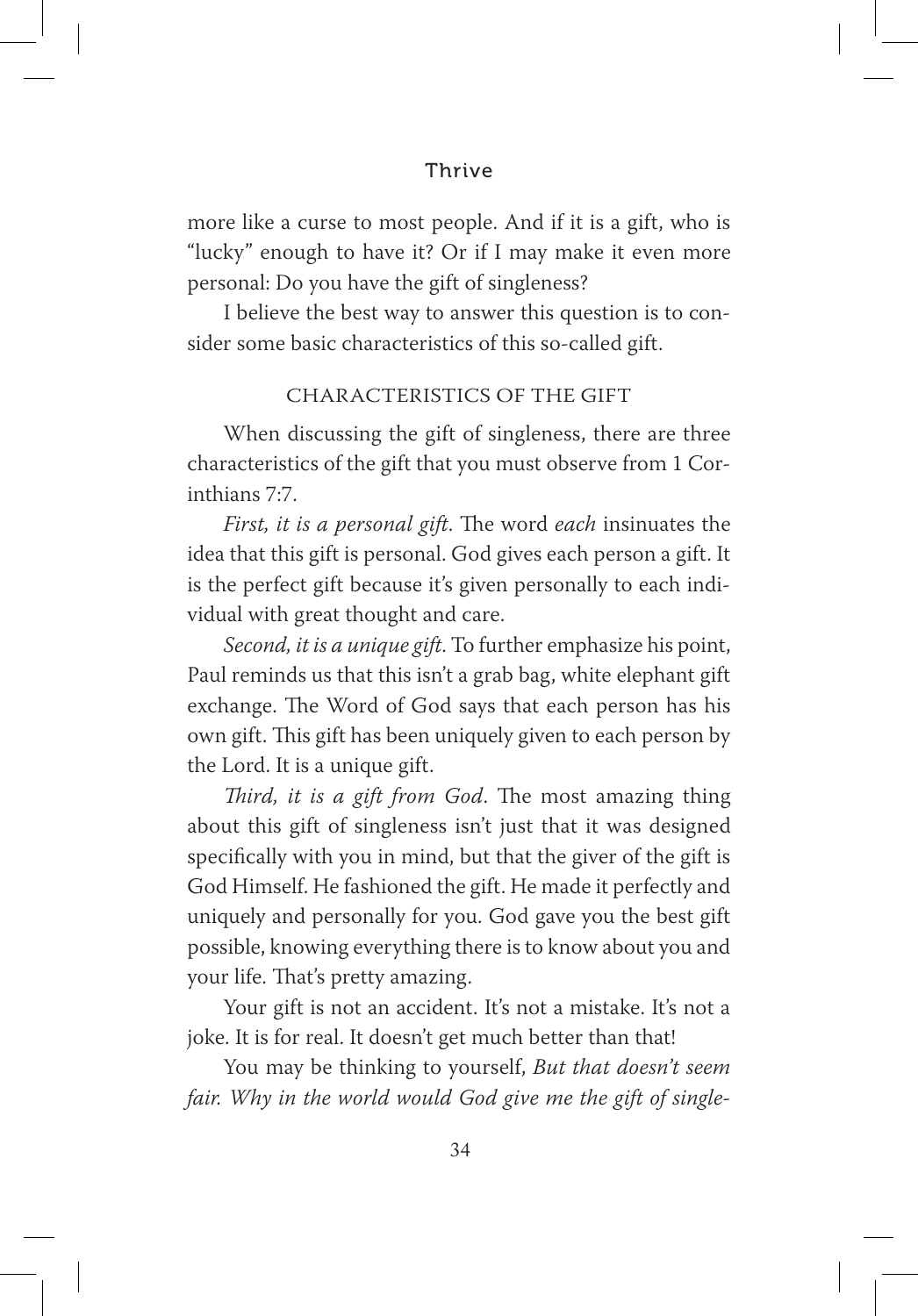*ness? Doesn't He know me at all?* Or you may be thinking, *What if I don't want this gift? Can I return it? Is it too late to exchange it?*

These are great questions, and by the time you finish this book, I hope you will have the answers you're looking for. For now, let's consider the gift of singleness from God's perspective. Is the gift of singleness yours permanently, or only for a season? And do you have any choice in the matter of your giftedness?

#### Single by Gifting

So far in my life, I've met two people who believe they actually have the spiritual gift of singleness. In other words, they genuinely believe that God has called them to be single for the rest of their lives and have no desire to ever be married. I cynically glaze over when they start talking, because deep down, I believe that they are likely to change their minds if the right six-foot tall, dark-haired, blue-eyed, washboard ab'ed guy showed up at their doorstep.

Maybe you're not as cynical as I am, but the truth is that only a small number of people reading this book believe that the gift of singleness is the most natural and desirable gift ever given to them by God.

The "single-by-gifting" Christian makes me think of Matthew 19:12. In this passage, Jesus is having a very interesting conversation with the people about divorce. The disciples, puzzled over Jesus' statement about divorce, make the conclusion that people would be better off remaining single. To that, Jesus acknowledges that indeed some people have been given the gift of singleness and as such, are very happy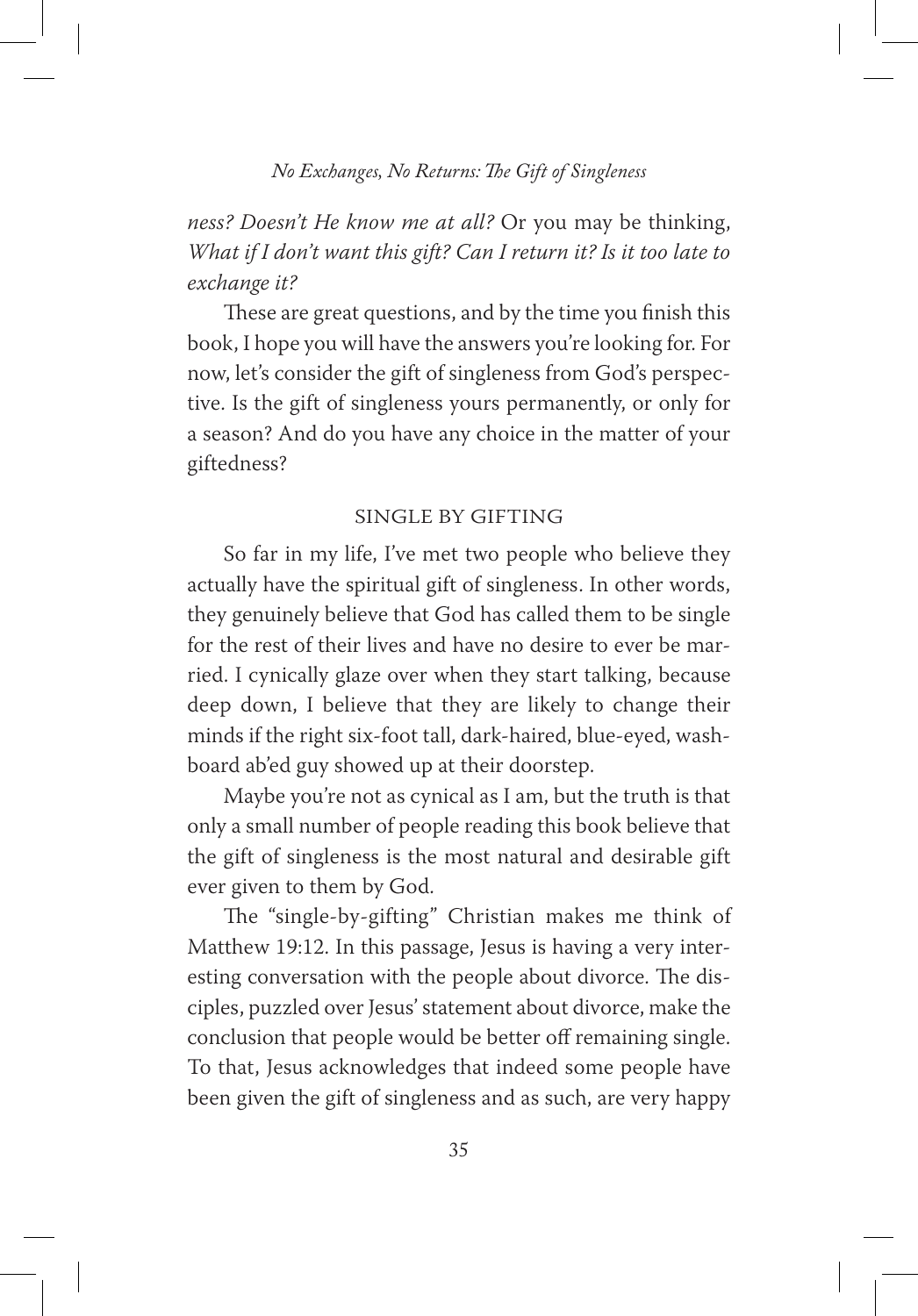to remain single, and thus avoid divorce. Look at Jesus' words in Matthew 19:12: "For there are eunuchs who have been so from birth, and there are eunuchs who have been made eunuchs by men, and there are eunuchs who have made themselves eunuchs for the sake of the kingdom of heaven. Let the one who is able to receive this receive it."

You probably haven't used the word *eunuch* in a conversation today, so I looked it up for you. According to Wikipedia, a eunuch is a person who may have been castrated and who often worked as a harem guard or palace official. Wikipedia goes on to say that according to ancient texts, a eunuch may also refer to a man who is not castrated but who is impotent, celibate, or otherwise not inclined to marry and reproduce.2 Regardless of Wikipedia's definition, Christ used the term, not in a derogatory fashion, but in quite a positive way.

What Jesus was saying is that a single-by-gifting person is like the eunuch whose sexual urges do not control him and who is happy to remain single.

If you're reading this and realize that you fit the description of single by gifting—good for you. You're probably the exception to the rule in our sexually charged culture, and you can consider yourself blessed. You're happily single by gifting, and nothing would push you over to the other side.

Before you close this book and figure you're good to go, let me warn you that just because you're single by gifting doesn't mean that your life is necessarily thriving for the Lord. If you have the gift of singleness, the challenge for you is to think carefully about why God has given you this gift and how you will use it for His kingdom-building purposes.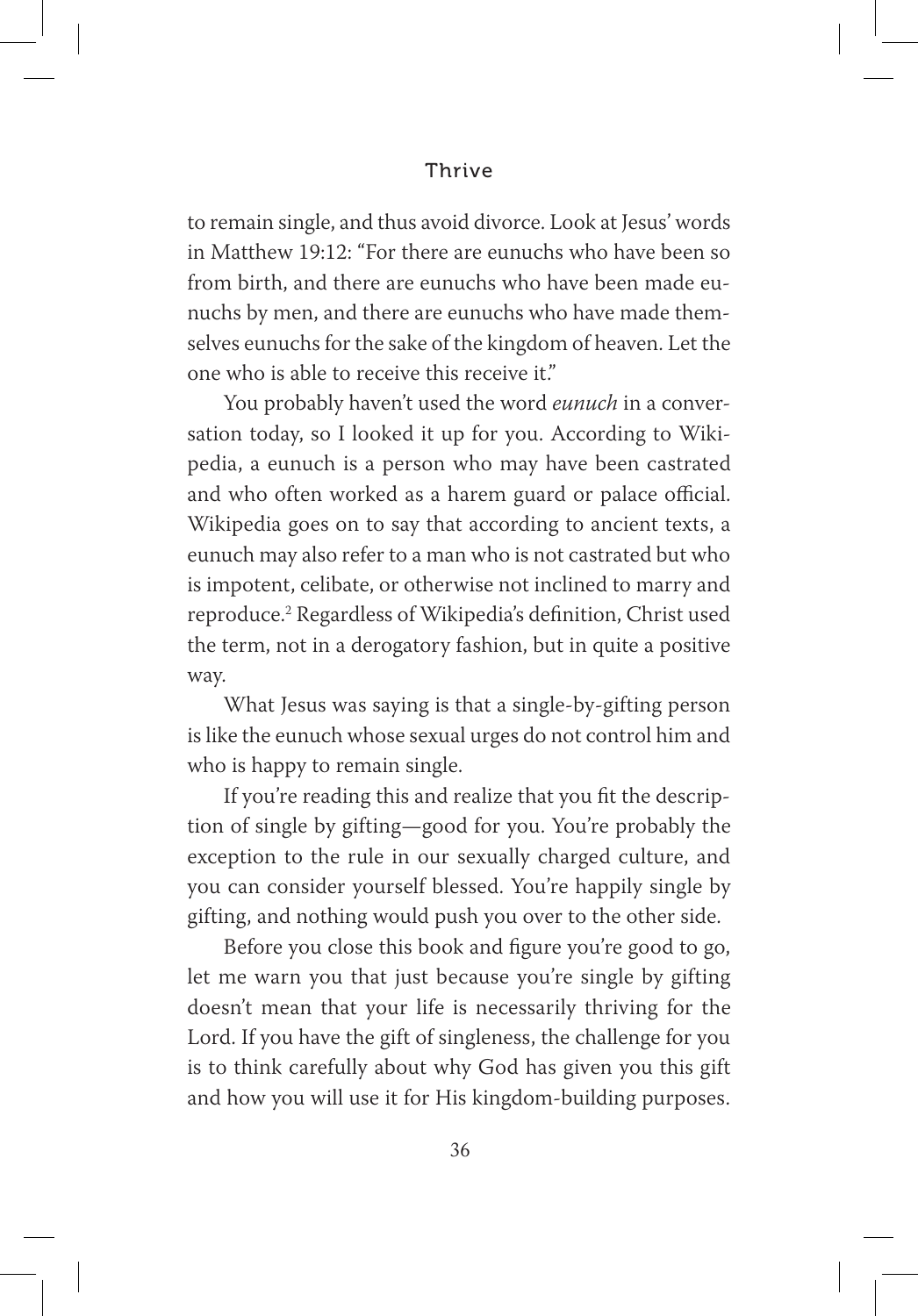So resist the urge to stop reading and make sure you finish the book.

#### Single by Your Choosing

The second category of the gift of singleness is the "single by your choosing" group. You fall in this group if you're one of those "who have made themselves eunuchs for the sake of the kingdom of heaven" (Matthew 19:12). I remember reading the story of Jim and Elisabeth Elliot. They had dated for a while and felt that they had found their soul mate in each other. However, Jim Elliot had other plans. He felt called to be a missionary to the Auca Indians. Elisabeth did not. So Jim became a eunuch for the sake of the kingdom of God. He ended his relationship with Elisabeth with no hopes of ever marrying the love of his life. He was determined not to let anything stand in the way of God's call for his life. Eventually God did change both Jim and Elisabeth's plans and they did get married, but not until both of them had fully surrendered their dreams of love and marriage to the Lord.

I've always been inspired by this love story because it clearly places love for God above love for another human being. We live in a culture that idolizes the "big love" so much so that it's hard for most of us to understand how anyone can choose anything over true love. Yet over the course of history, countless Christians have put their hands to the plow of serving the Lord and have never looked back, considering the reproach of Christ of far greater worth than the fleeting pleasures of what this life has to offer for a season. It sounds radical. It is. These Christians serve as an example for us today, and understood that the life that thrives is the life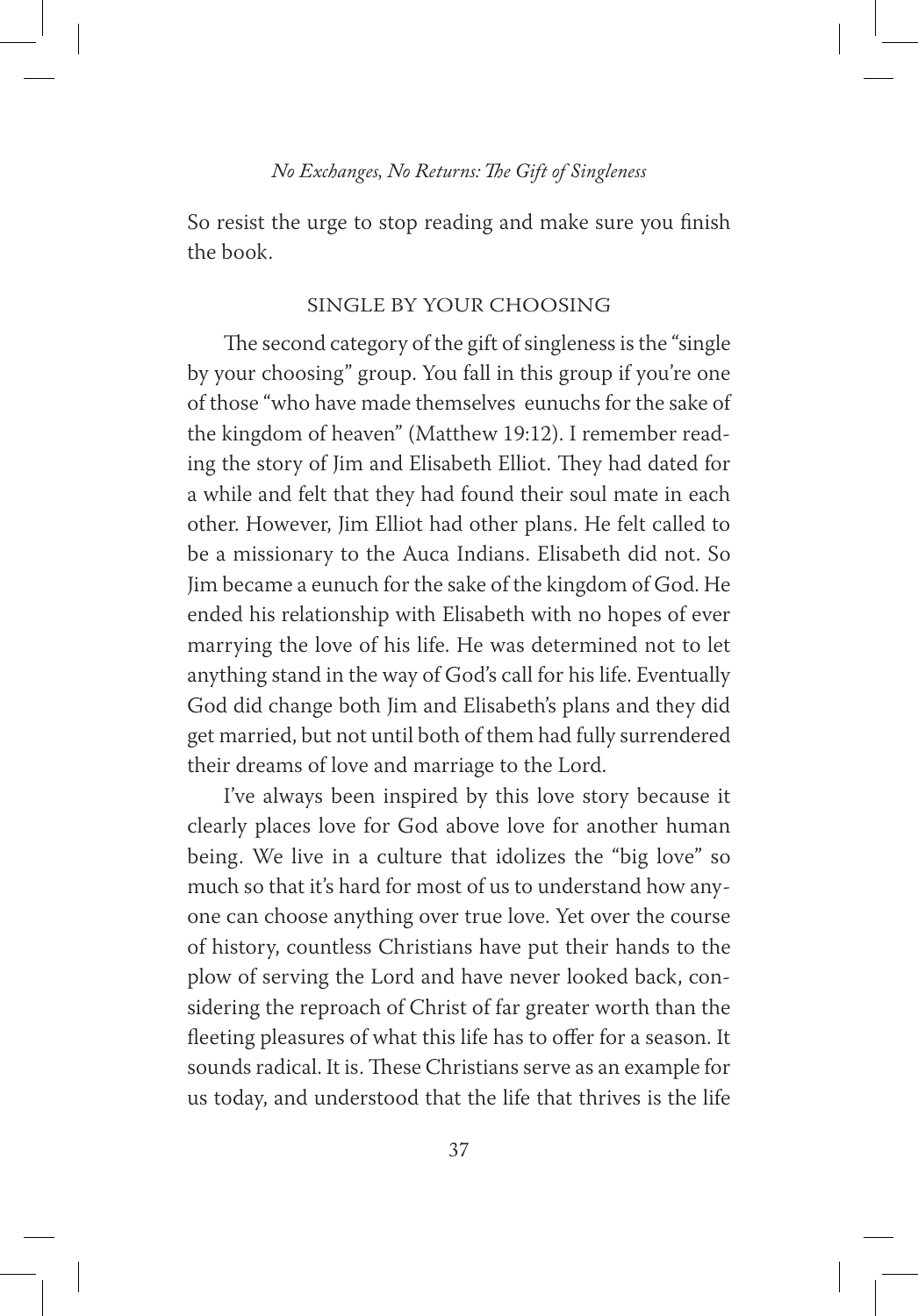that dies to self and is fully surrendered to the Lord.

Of course the best example of a man who had the gift of singleness by his choosing is the apostle Paul. Paul understood that to serve God alone without the burden of a wife would benefit the kingdom of God far more than a life of temporary wedded bliss. Having been greatly influenced by this apostle's example, it's hard for me to disagree with his choice.

WE LIVE IN a culture that idolizes the "big love" so much so that it's hard for most of us to understand how anyone can choose anything over true love.

While you may not be single by gifting, if you've chosen a life of singleness to further build the kingdom of God, you will be greatly blessed and rewarded for it in due time. Paul commends this life of sacrifice and reminds us that the Lord is pleased with it.

As you read this book, I hope you will find it a blessing and an encouragement to you. You will likely face certain obstacles along the way of the single Christian life, and I hope this book will help you to overcome them as you grow closer to Jesus Christ.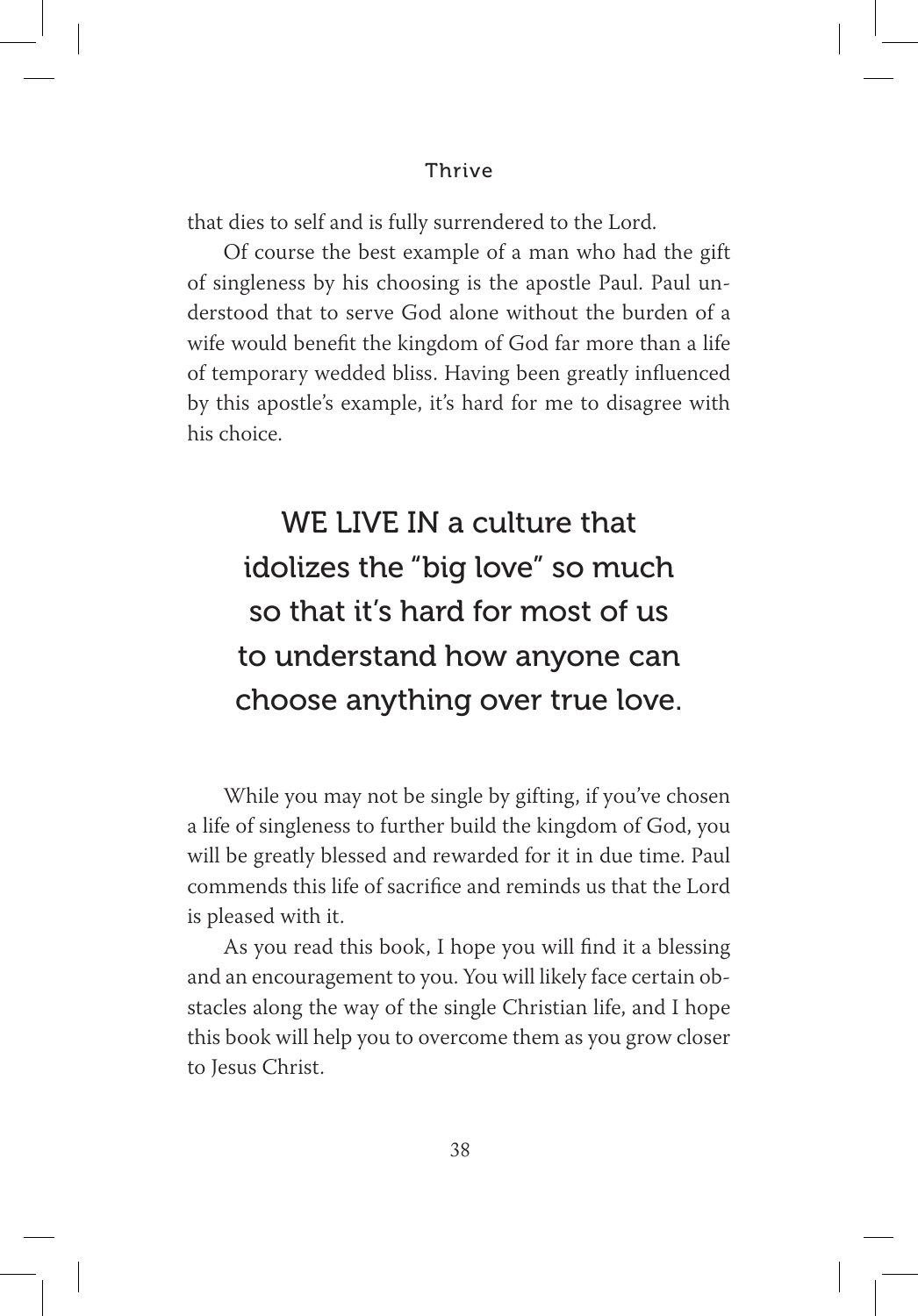#### Single by God's Choosing

I'd venture to guess that most single Christians in today's culture fall into this category of singleness. Growing up, the last thing you had on your agenda was a life of barren singleness. You are not single by gifting. You are not single by your choosing as evidenced by the hundreds of dollars you've already spent on Internet dating subscriptions. No. You are single by God's choosing.

Drum roll please.

God has decided that, for better or for worse, the best gift for you right now is the gift of singleness.

I'm not sure how long you'll be stuck with this gift. I'm not sure why you've been given this gift. But until the Lord says so, you would do well to graciously accept His gift for you.

But I have another angle for you to consider.

Could it be that God has given you this gift of singleness to deepen your walk with Him? Could it be that God wants to use your unfulfilled longings to draw you closer to Himself? In other words, could there be a purpose to this gift that God has given you?

I know what you're thinking. *Why me? Why do I have to learn this way while everyone else I know can learn the same lessons within the confines of a biblical marriage? Is it something I've done? Is it the way that I look? Was it something I said? Why would God choose me to carry this burden?*

I believe that you will find answers to these questions as you turn the pages of this book. I never planned on being single at forty. I thought I'd lived right and prayed right, and by God's grace, things would turn out right for me.

Little did I know that what our culture says is right is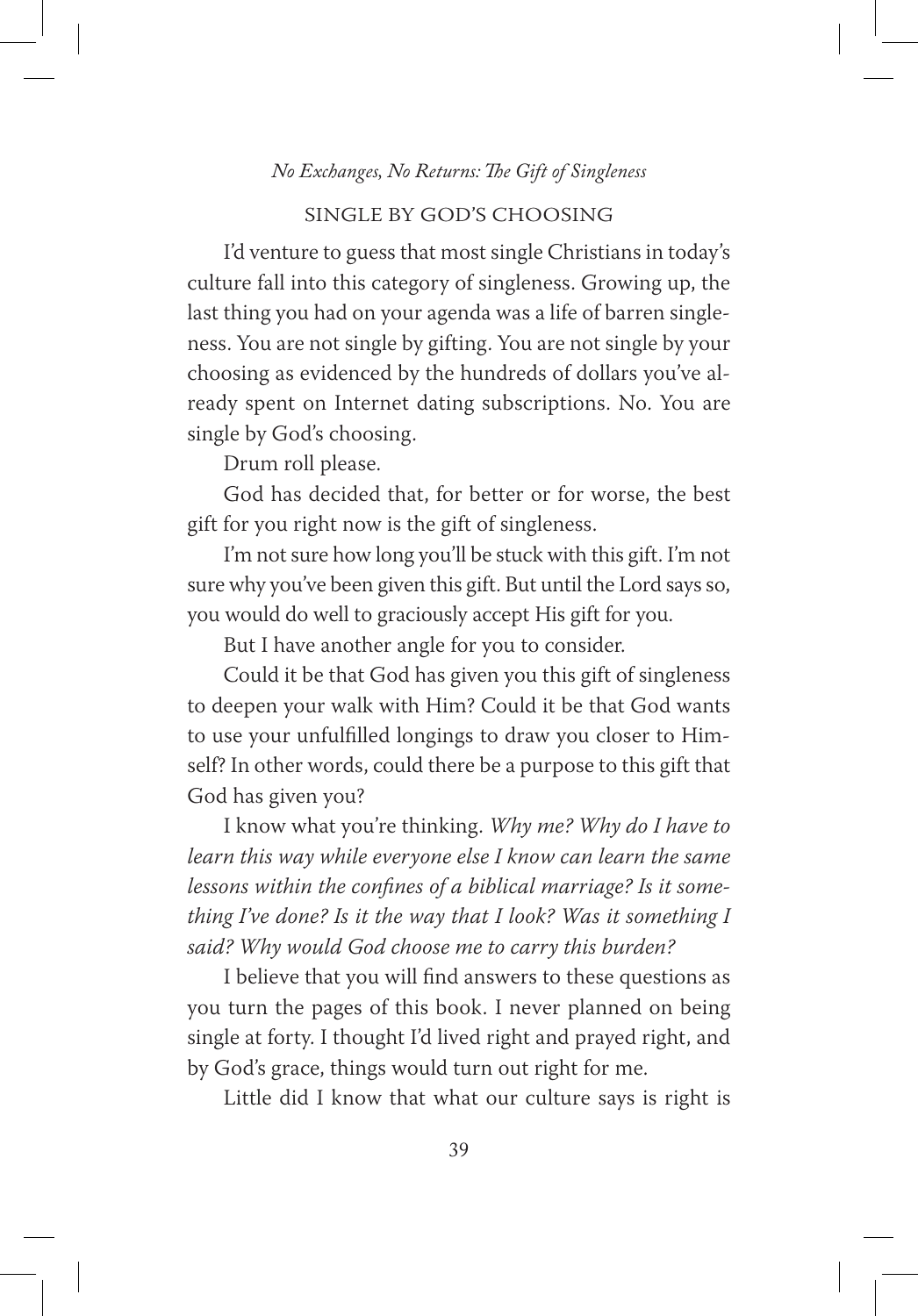often far different than what God considers right for His children. Little did I know that the road toward God is filled with valleys so deep and mountains so high that only His grace could sustain us through them.

## Growing up, the last thing you had on your agenda was a life of barren singleness.

Here's a little known secret: you can embrace God's will for your life and thrive in it, even when it's not what you would have chosen for yourself in the first place, because God's gifts are the ones you never knew you needed but end up not being able to live without.

So how do you move from accepting a gift you may not have wanted to actually loving and enjoying it? How do you thrive when you feel like you've been given plan B? It starts by understanding who you are and what you've been given.

#### WHO AM I?

It happened shortly after I ended my engagement. I went home for the holidays and was getting a mani/pedi with my mother. Halfway through the job, the nice lady doing my nails and listening to my sad tale of disrupted love looked up, stared me in the eye, and with her broken English said this: "You lesbian?"

Despite all of our modern technology and advance-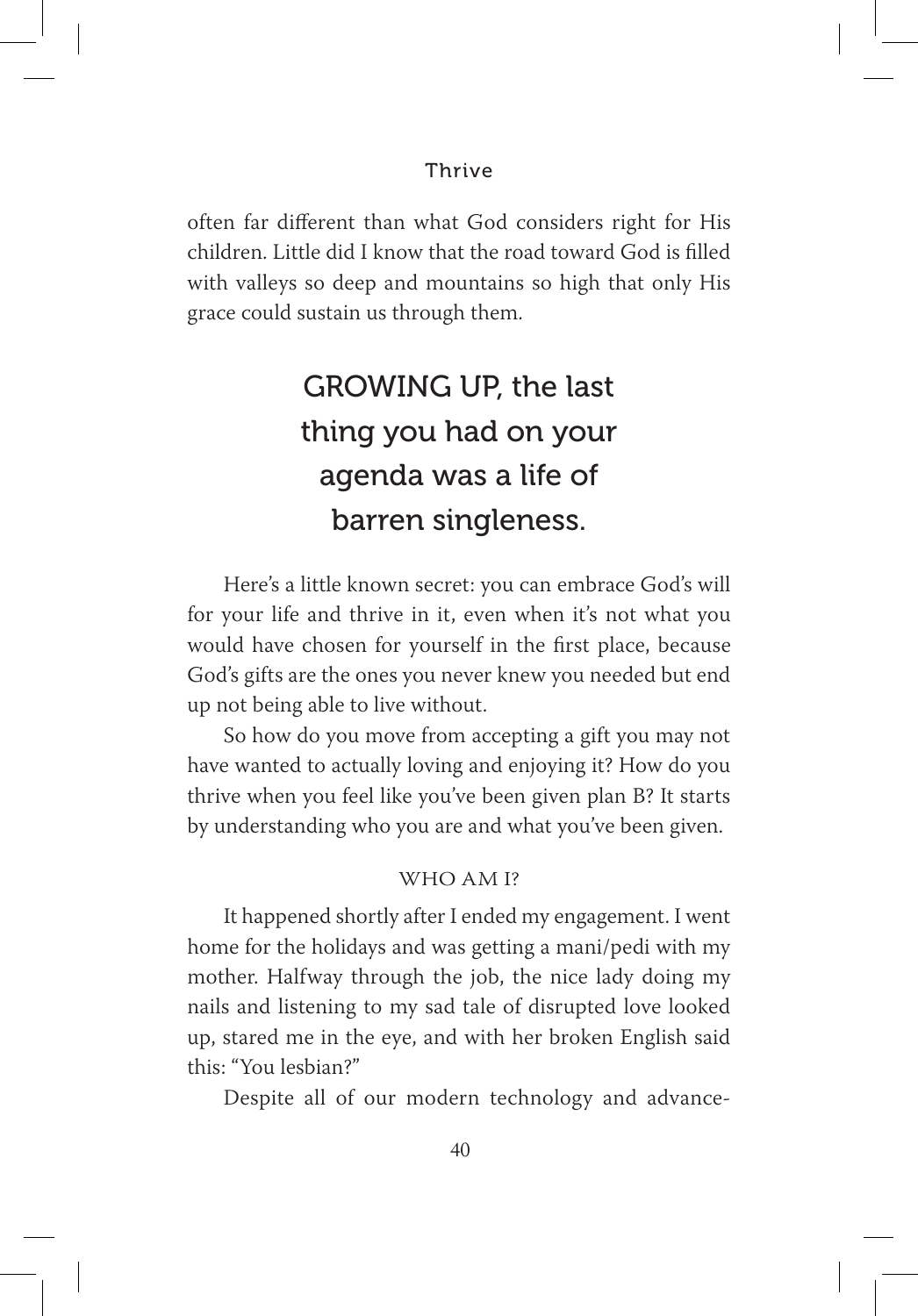ments, we're still living in a culture that misunderstands the why of singleness. If you're over thirty and you're still single, the gay community will push you to admit who you really are. Feminists will commend you for standing up for who you are. Traditionalists will wonder where your parents went wrong. Society will tell you that you can still do something about it and change it. And the church simply doesn't know what to do with you.

In a culture where everything promotes marriage and family, the idea that anyone would be single by choice or giftedness seems preposterous. If you're single, there must be a reason. There must be something wrong with you. There must be a good explanation. Every other explanation for your singleness is too outrageous to validate.

The single Christian simply won't fit into a clean category. It used to be that if you passed age thirty and remained single, then you liked cats and still lived with your mother. Today's single Christian is a far cry from a cat-owning old maid—not that I have anything against cats.

Ironically, despite the freedoms and opportunities that most single Christians have in today's society, deep down you still wonder if there may be something wrong with you. You feel insignificant. You aren't sure where you fit in. You wonder who you really are.

Though the search for significance is not restricted to the single Christian, it certainly has a way of isolating the single Christian, leaving you with the impression that you're not sexy enough, you're not woman enough, or you're not good enough. Otherwise you'd be married by now.

Your sense of insignificance and confused identity is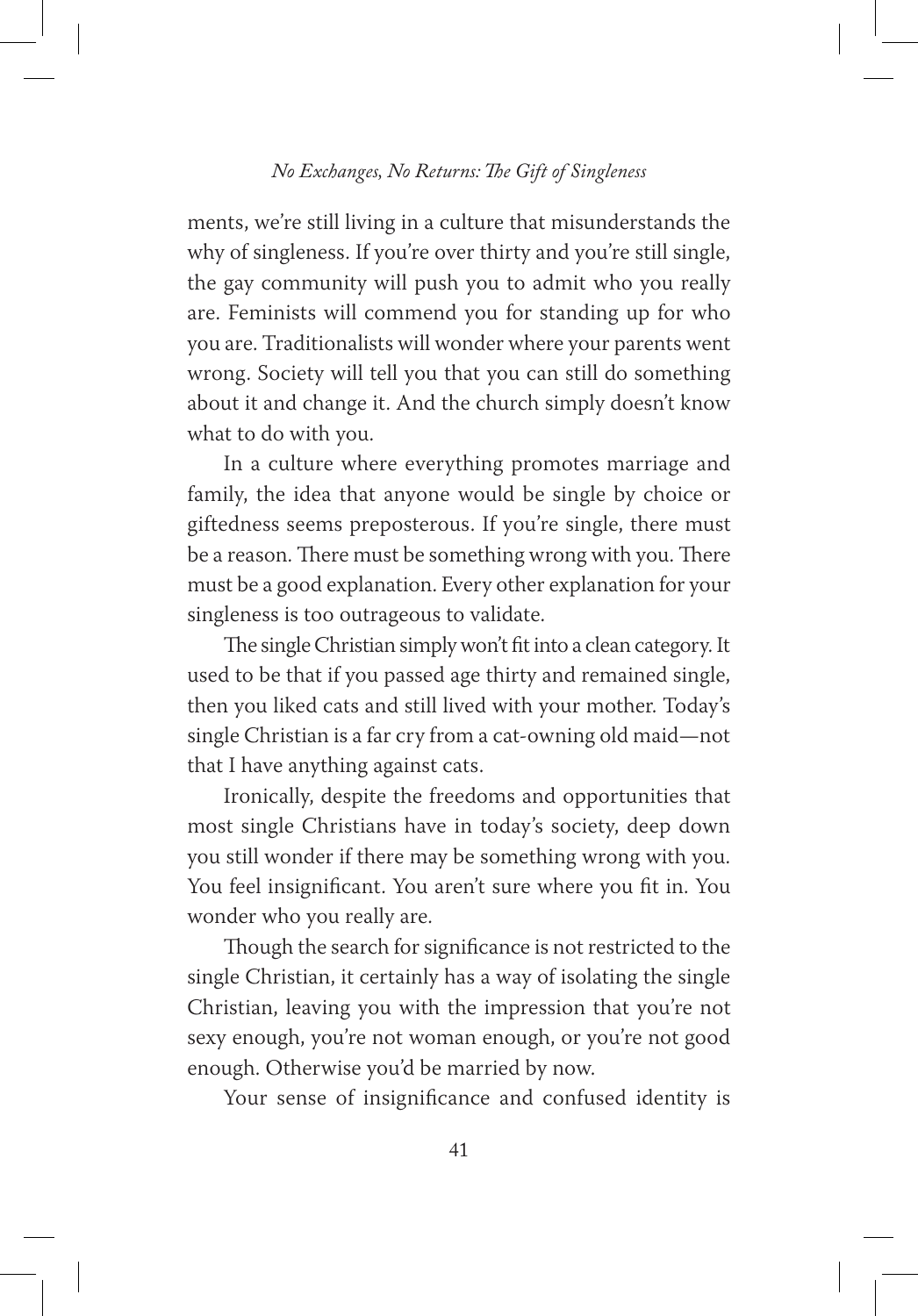propagated by the many social media outlets that remind you that everyone else in the world has figured it out, leaving you alone, isolated, needy, and unable to enjoy the gift that God has so graciously given you for this season of your life.

The worst part about it is that you know better. You know you shouldn't care what other people think. You know that you're not a lesbian, and that you're not a feminist. You know that you're smarter than that. But in the quiet of your soul, you find yourself wondering where your plus-one is.

## IT USED TO be that if you passed age thirty and remained single, then you liked cats and still lived with your mother.

If you long for a life that thrives, you must accept the gift that's been given to you by God and embrace your true identity in Christ. Stop listening to the voice of the culture. Stop listening to your feelings. Stop dreaming of the life you think you ought to be living.

It's time to let go of the lies and embrace the truth of who you are in Christ.

#### YOU ARE NOT A SLOPPY LEFTOVER

I'm not a fan of leftovers. I'm too cheap not to take a doggie bag home from most restaurants, but anyone who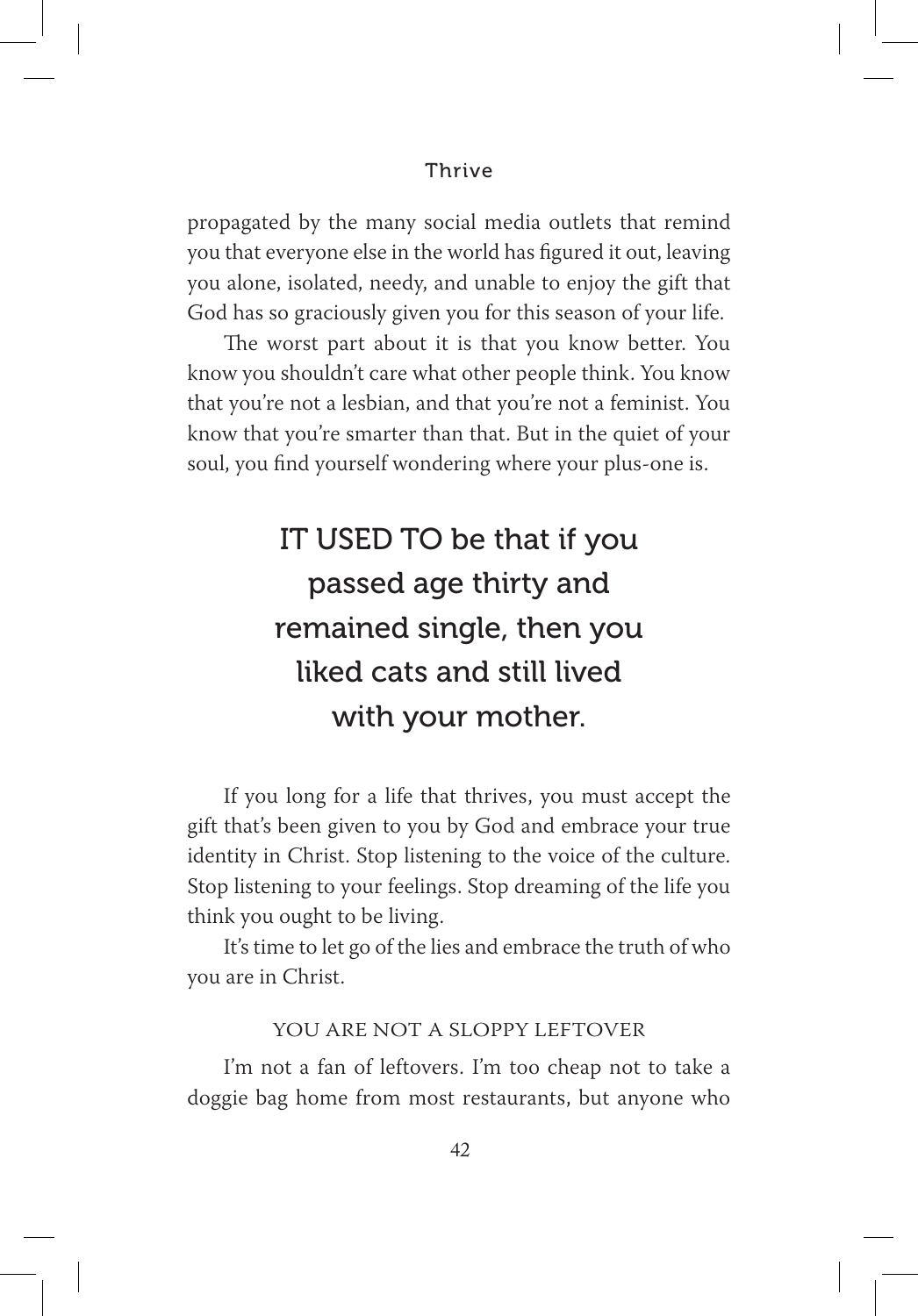knows me will tell you exactly what's going to happen to my bag of leftovers two days later. Yes—that bag of leftovers is going in the trash.

Whether you're a "never married but want to," or a "once married and hope to again," chances are you're familiar with sloppy leftovers. You know the gig. The good ones are married. The available ones are single for a reason. It's easy to feel like God's forgotten you and that you're nothing but a bag of leftovers. The idea of singleness as a God-given gift is preposterous. You tell yourself in your darker moments that if you wait long enough and pray desperately enough, someone's significant other will die and you will finally get your happy ending.

Allow me to introduce you to Hagar. Twice in Genesis she found herself in the wilderness, alone, afraid, and wondering what went wrong in her life. It wasn't Hagar's fault that she ended up pregnant. She was powerless to change the outcome dictated by her master Abraham. She only did what Sarah told her to do and ended up pregnant. Without much more than a second glance, Hagar is thrown out to the desert, treated like nothing more than a bag of trash.

It's a painful story, and I've always felt sorry for Hagar. She didn't deserve what happened to her. If anyone was a victim, it was Hagar. But she was anything but forgotten. With steadfast love and everlasting faithfulness, God saw value in Hagar and her unborn son. In Genesis 16, God reached down to Hagar in love and Hagar got the message. She called the Lord "the God who sees" in sure indication of her faith in a loving God.

If you're single and feel like you've been overlooked by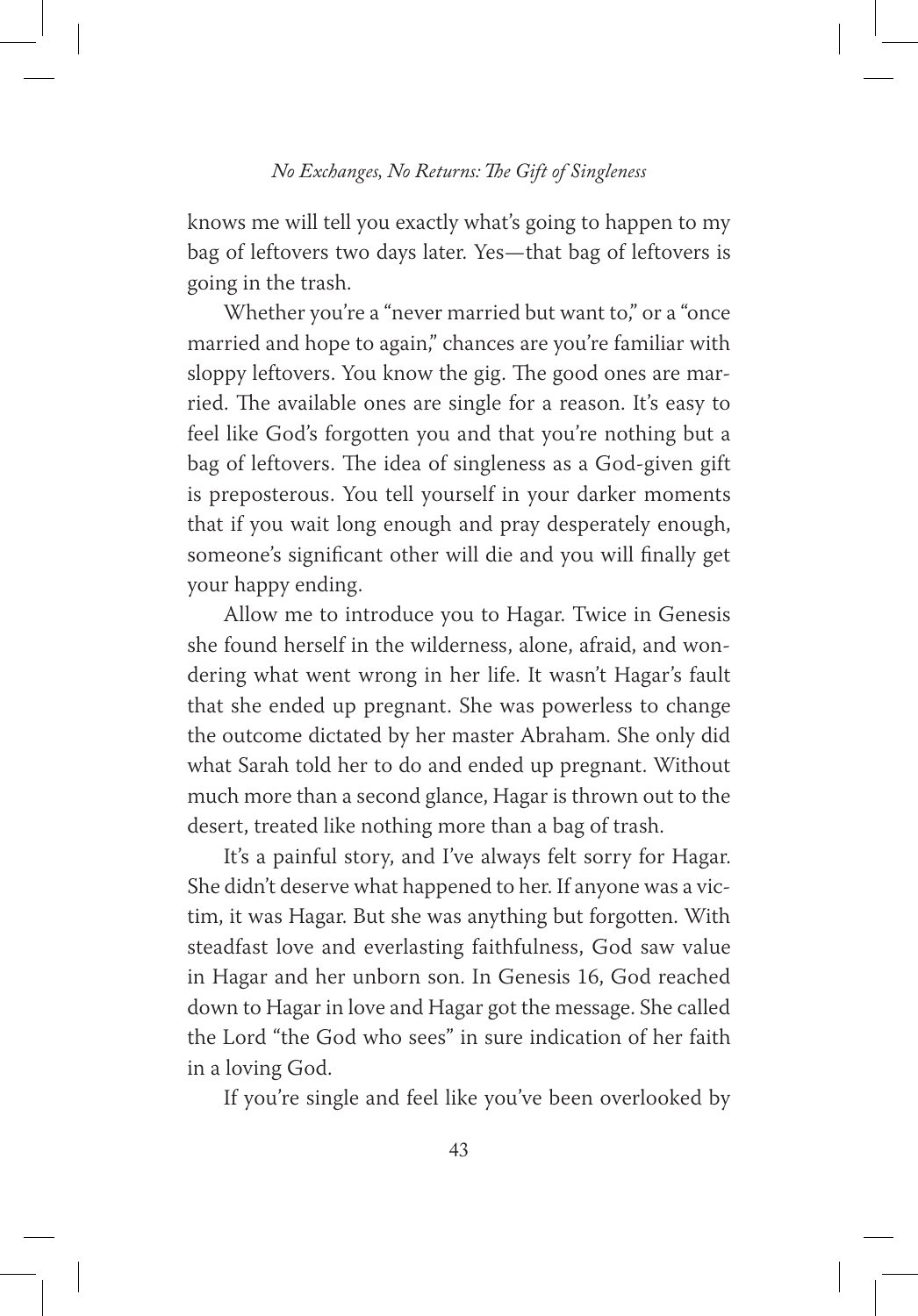God, think again. God sees you and knows you. His gift to you is personal and intentional.

#### YOU ARE NOT PLAN B

I was never one of those girls who grew up dreaming about whether my bridesmaids would wear teal or organza, but I suppose just like everybody else, I assumed I'd get married, if not by my thirtieth birthday, then certainly by my thirty-fifth.

When what is expected, predicted, and seemingly God's will for all people doesn't happen to you, it's easy to wonder where things went wrong and what you could have done to change the outcome.

There was a guy who asked me out during medical school. To say that I hadn't dated much is an understatement. This was my first date ever. The guy was good-looking and polite. He was educated and had great table manners. His only fault was that he left me a bag of cookies on my doorstep after our second date. Many of you are swooning right now, but for me, nothing could have been worse. Maybe it was my own cultural traditions, or my fear of commitment, but all I could do was run in the other direction. Though I'm smart enough to understand that the odds of me marrying that guy back then were nil to nothing, there is hardly a year that goes by when I'm not tempted to wonder whether I'm living out God's plan B for my life because of my disdain for a dozen chocolate chip cookies.

It sounds ridiculous, but unfortunately many single Christians have believed similar lies when it comes to their singleness. Maybe you're one of them. Instead of trusting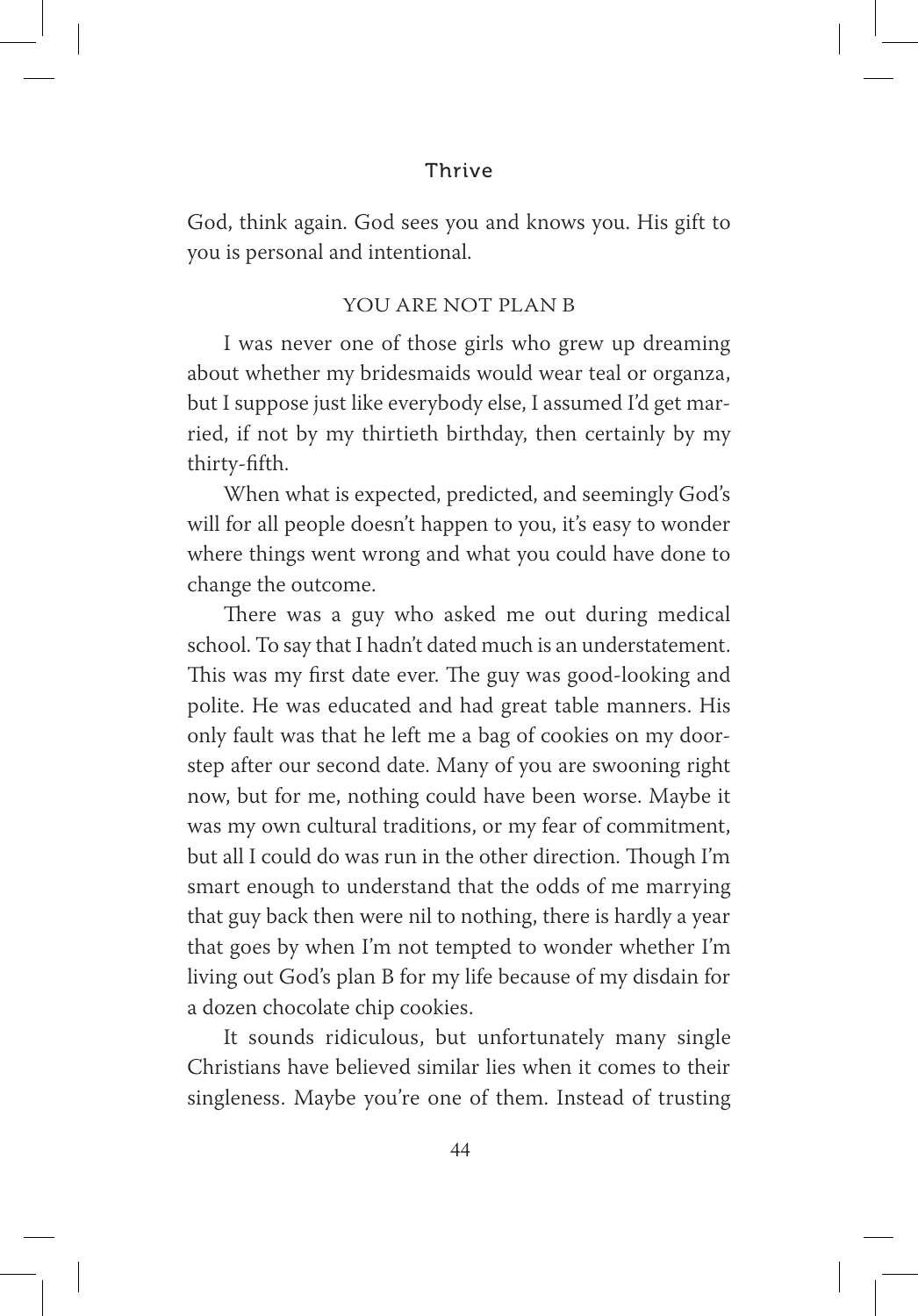#### *No Exchanges, No Returns: The Gift of Singleness*

God's wisdom in giving you the gift of singleness, you spend hours mulling over bad decisions you've made that have landed you in plan B of your Christian life.

### NOTHING THAT happens in your life is outside of the will of God.

Read the next phrase and read carefully. Underline it if you must.

*God makes no mistakes*. You are not living plan B. Nothing that happens in your life is outside of the will of God. Your dating life is not God's big "oops." Your single life is not plan B. It's God's best for you. I believe with all of my heart that God, in His sovereignty, has allowed you to be single today for a reason, and that it is His plan not only to intentionally give you the gift of singleness but to also teach you how to thrive in it. Until you start believing God's truth in your life, you will not thrive.

This seems like a great place to remind you of who you are in Christ.

#### This Is Who You Are in Christ

Whenever I'm trying to buy a gift for someone, one of the first things I do is think about that person. Who am I buying the gift for? What are they like? What do they like? The best gifts I've given are the ones where I really know the person I'm buying a gift for. I bet you've had the same experience.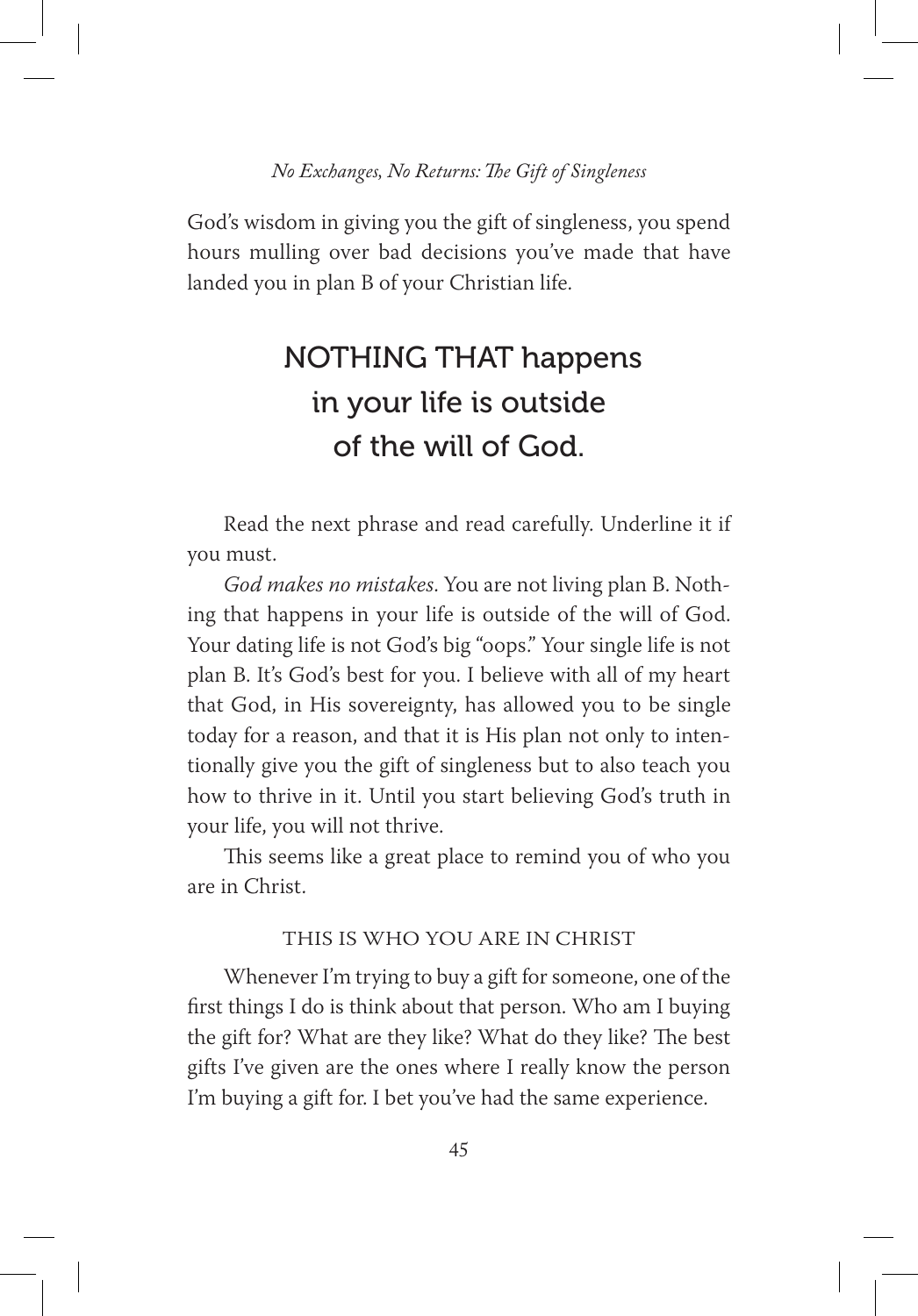Now think about God giving you the gift of singleness. No one knows you better than God does. In choosing your gift, He knows exactly what you like, who you are, and what will make you utterly, undeniably happy. I believe a review of who you are in Christ will help you to better accept the gift of singleness that God has given you.

#### YOU ARE CREATED

Do you ever look at yourself in the mirror and isolate the one thing about yourself that you can't stand? It may be your weight, or your nose, or your skin, but whatever it is, you convince yourself that your singleness is due to this one horrific feature of yours. One of the greatest battles that you will face as a single Christian is the idea that you are single because you haven't made the cut physically. If the marriage ship has passed you by, it's easy to stare at yourself in the mirror and blame your love handles, or your uneven skin, or your stubby fingers for your singleness. The truth is much harder to buy. You were created in God's image. He made you just the way you are. Your face is not an accident. Psalm 139:14 says, "I praise you, for I am fearfully and wonderfully made. Wonderful are your works; my soul knows it very well."

God's Word is amazing. Though the loudest voice in your head seems to be telling you that you're not pretty enough or perfect enough, there is another voice, a softer voice that tells you who you really are. It's a voice that reminds you that you're more than your face, your skin, your weight. It's a voice that whispers, "You were intricately woven by God in the depths of the earth." In other words, you are wonderful. You are beautiful. You were created in God's image. You are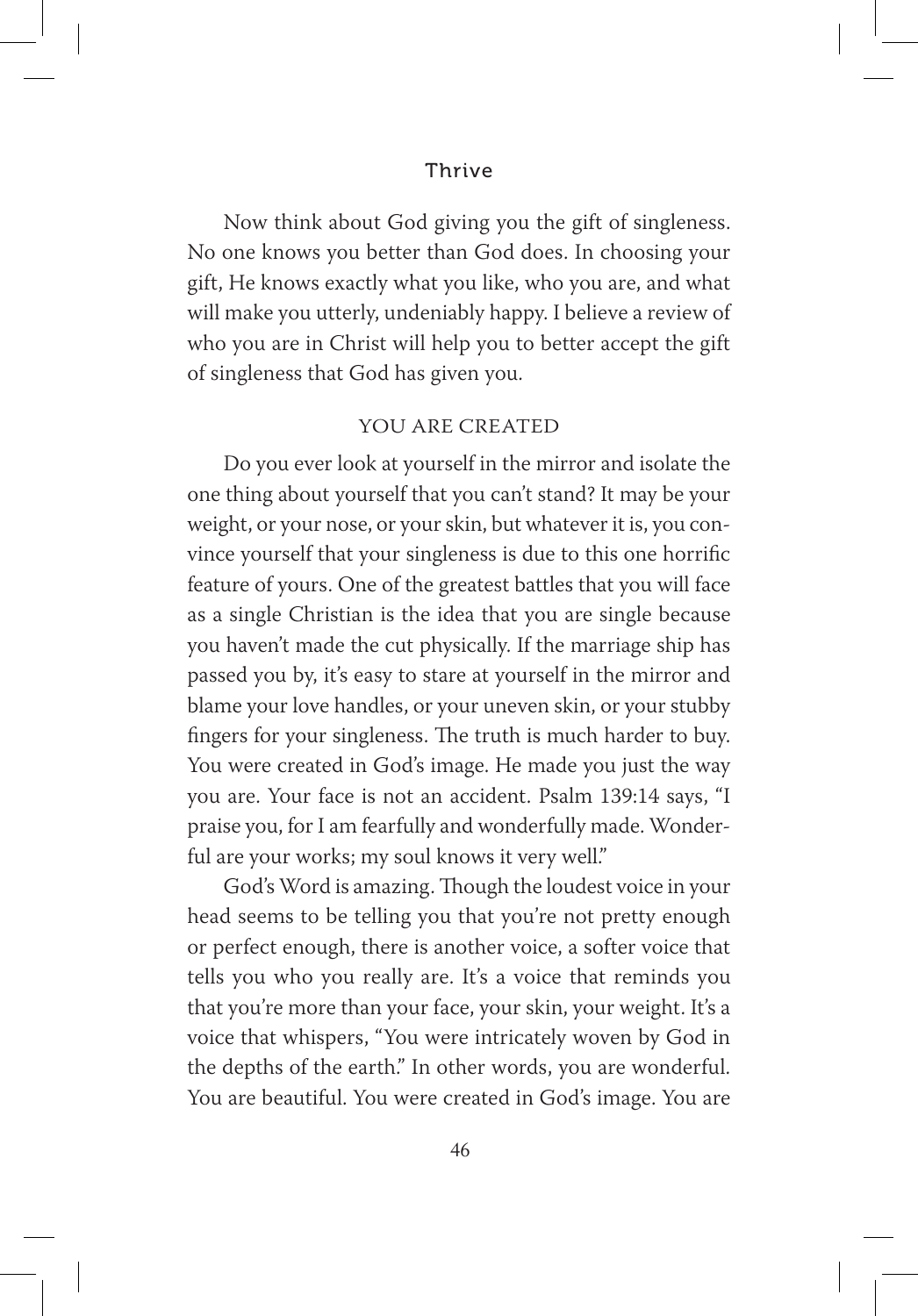exactly who He created you to be.

The more you listen to that voice, the louder it will get. You were created by God to thrive.

#### YOU ARE CHOSEN

Not only are you created, but you are also chosen by God. It says in Psalm 139:16 that "your eyes saw my unformed substance . . . when as yet there was none of them." God saw you even before you were born. He knew what your face would look like and what kind of personality you'd have. He chose you, beloved.

In Ephesians 1:4–6 we're told that "even as he chose us in him before the foundation of the world, that we should be holy and blameless before him. In love he predestined us for adoption as sons through Jesus Christ, according to the purpose of his will, to the praise of his glorious grace, with which he has blessed us in the Beloved."

Remember when you were in grade school and had to pick dodgeball teams? My heart rate always went up. My palms started to sweat. Would anyone choose me? The waiting seemed to last forever.

If you're a single Christian whose time seems to have passed, whose marriage age seems to have come and gone, you may feel like the guy on the team who was never picked by anyone. It's easy to wonder what went wrong with you. You're believing a lie. No more lies. No more nonsense. It's time to live in the truth of God's Word. You were chosen by God before the foundation of the world.

You were chosen by Him to thrive.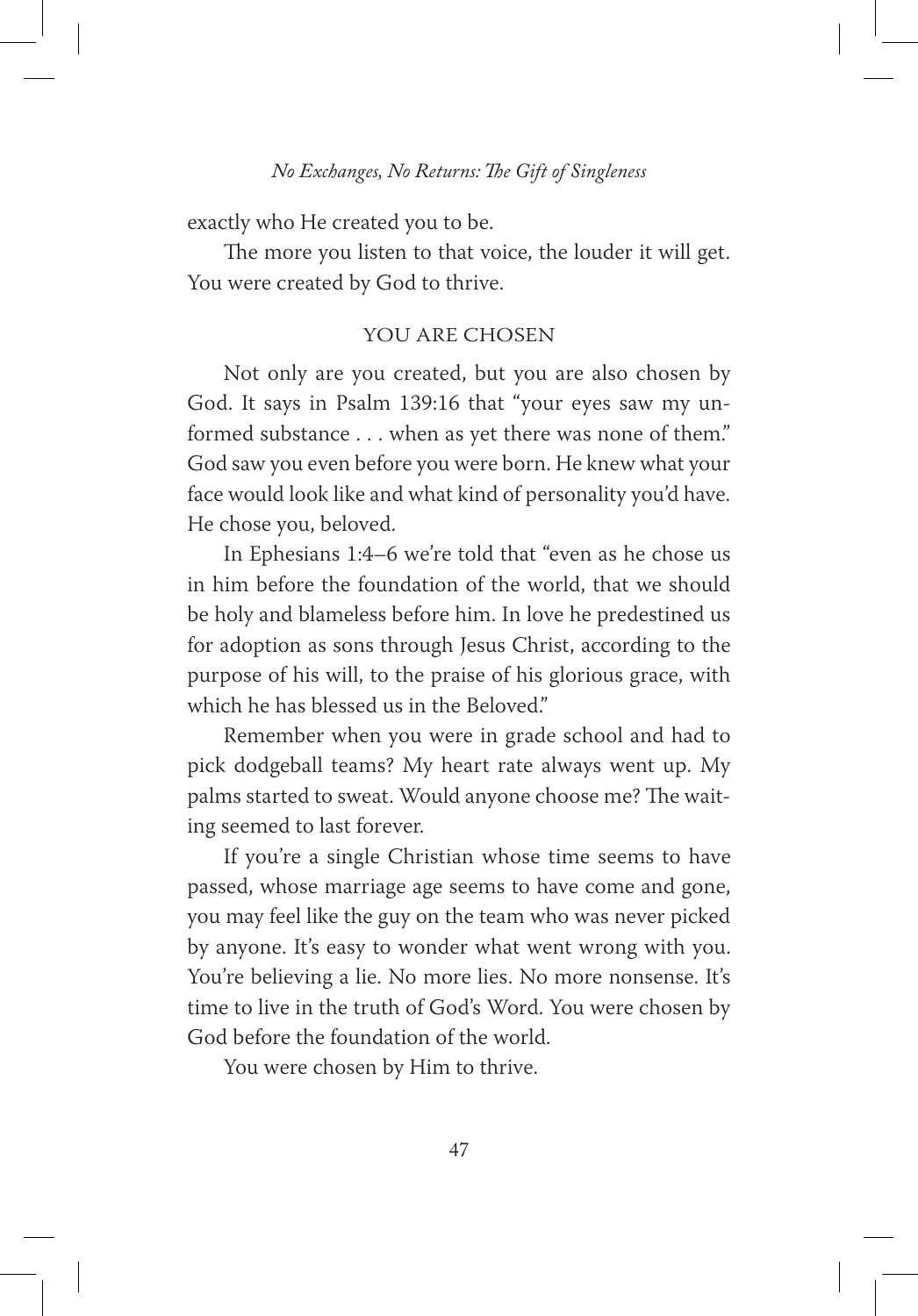#### YOU ARE GOD'S CHILD

My favorite story growing up was a book called *Are You My Mother?* It was the story of a bird whose mother went to find some worms. While she was gone, the bird panicked and got lost. The entire book is the story of the poor little bird walking around (because he hadn't learned how to fly yet) trying to find his lost mother. He runs into a cat and a truck and all kinds of things that don't look a thing like him. The poor little bird is on the verge of giving up hope of ever finding his mother, when she finally comes back. With one look at her, the little bird knows exactly who his mother is because he looks just like her.

I remember, even as a child, sensing the peace of belonging at the end of that little story. If you're a single Christian living in today's world, it's easy to feel like you don't belong. Even at church, with its good intentions, you may be tempted to feel like you don't belong.

## WITH ONE LOOK at her. the little bird knows exactly who his mother is because he looks just like her.

The reason you feel like you don't belong is that you're not looking at your Father. Just like the little bird, you may be desperately looking for home, but you won't find it until you look at the face of Jesus Christ. You were not simply created to belong to a church scene or a social circle. You were made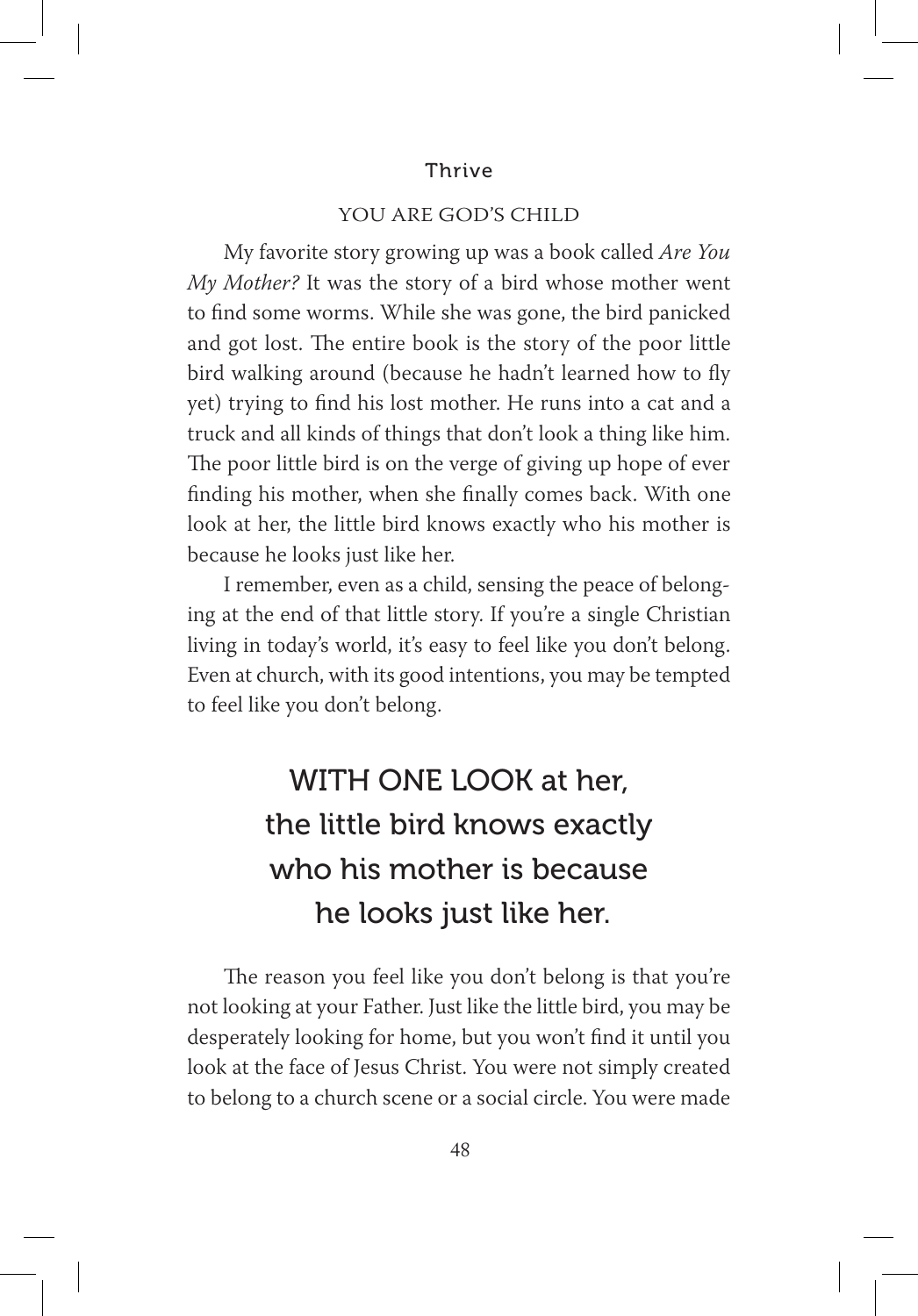to belong in God's family as His child through His Son, Jesus Christ. You will only find true peace when you finally look at the face of your Father and see the obvious resemblance.

#### The Greatest Gift of All

The greatest gift you'll ever be given is the gift of Jesus Christ, God's Son. In Ephesians 2:8–9 here's how God says it: "For by grace you have been saved through faith. And this is not your own doing; it is the gift of God, not a result of works, so that no one may boast."

You cannot receive the gift of singleness until you find your likeness in God the Father by accepting the gift of His Son, Jesus Christ.

You may be even more familiar with John 3:16 that says this: "For God so loved the world, that he gave his only Son, that whoever believes in him should not perish but have eternal life."

When you're given a gift, it's not yours until you receive it. Whether we're talking about the gift of God's Son or your gift of singleness, there comes a point in time where you must take a step of faith and receive the gift you've been given.

It is when you receive the gift that you begin to thrive. And as great as the gift of singleness may be, it pales in comparison to the gift of God's Son.

I guess the ball is in your court now. Have you received the gift? Are you God's child? Do you know whose you are?

And if you do know God as your Father, I trust that by now you're ready to accept the gift of singleness that He has so graciously given you.

In the next section of the book, I'm going to give you five